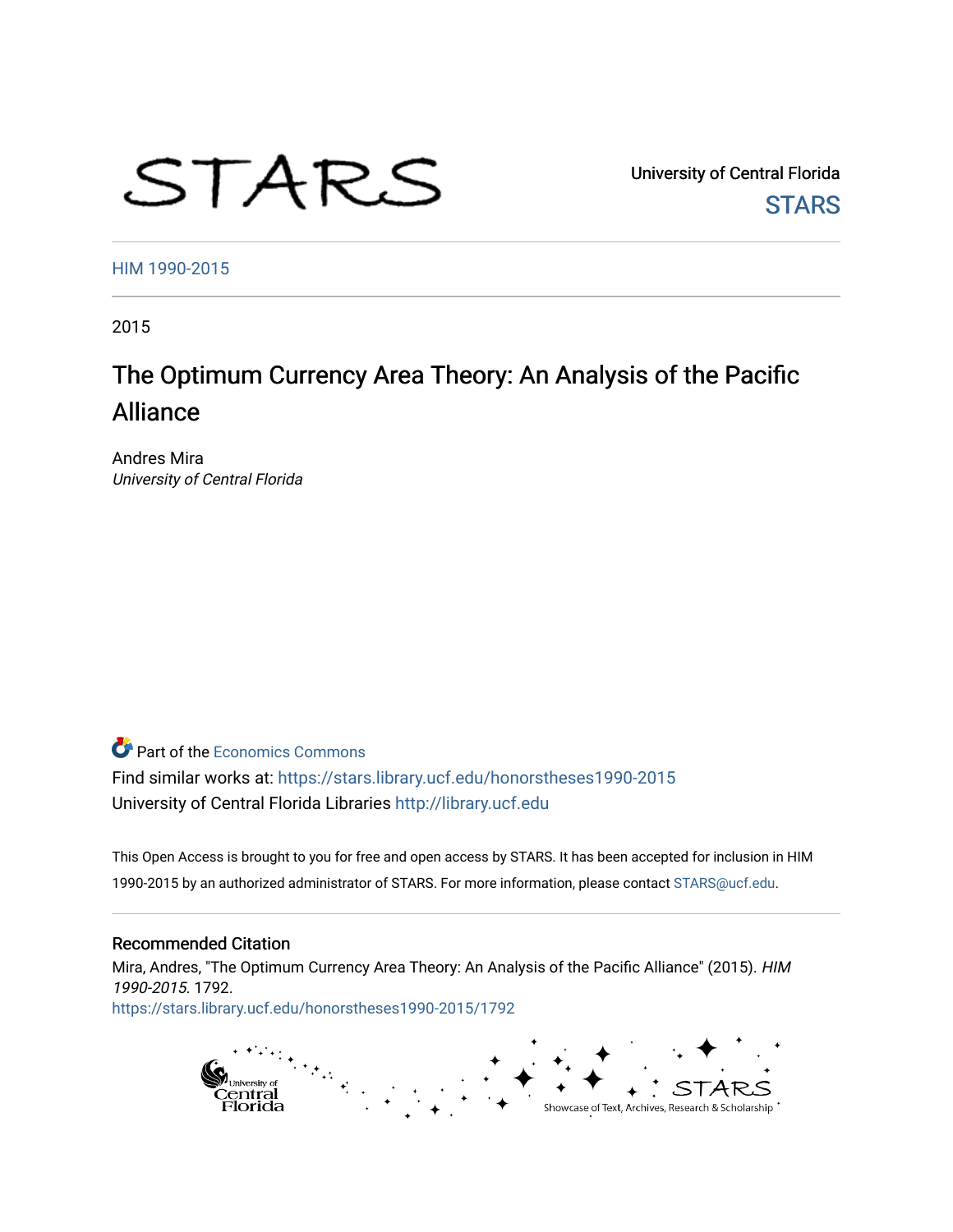# THE OPTIMUM CURRENCY AREA THEORY: AN ANALYSIS OF THE PACIFIC ALLIANCE

by

#### ANDRES FELIPE MIRA

A thesis submitted in partial fulfillment of the requirements for the Honors in the Major Program in Economics in the College of Business Administration and in The Burnett Honors College at the University of Central Florida Orlando, Florida

Spring Term 2015

Thesis Chair: Dr. Uluc Aysun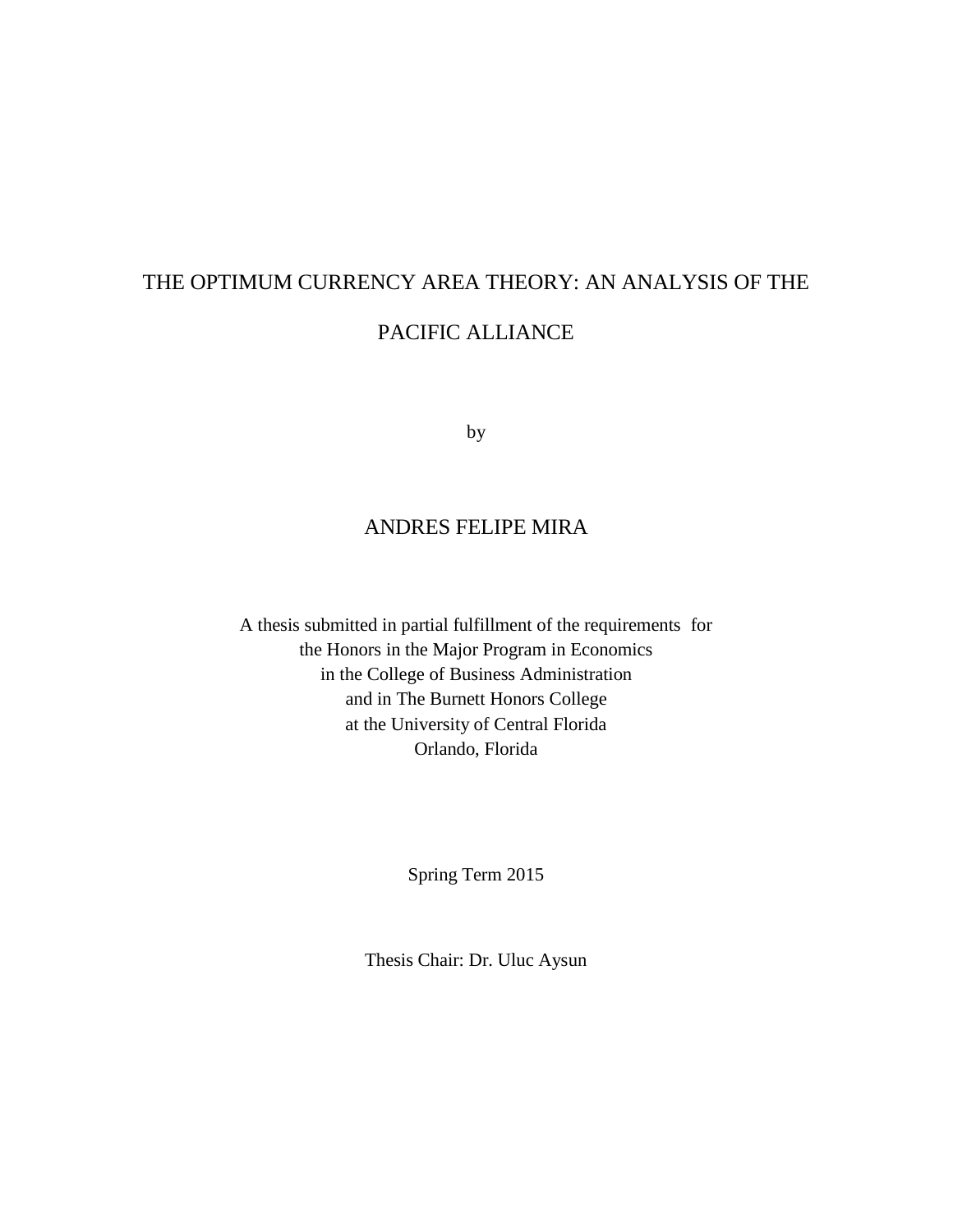#### **ABSTRACT**

This thesis is intended to consider whether the South American members of the trade bloc, the Pacific Alliance, namely Chile, Colombia, Peru, form an optimum currency area (OCA). An in-depth review into the progression of OCA theory is done to formulate a proper econometric analysis. An empirical investigation is conducted by using main macroeconomic indicators from the time period 2001 to the third quarter of 2014 to examine if the aforementioned countries are within the definition of an OCA. An ordinary least squares regression is done on three major economic indicators to test the causes of the deviation from one another. Evidence suggests the group is currently not an OCA and extensive integration efforts would be needed before the group is within the bounds of forming an OCA.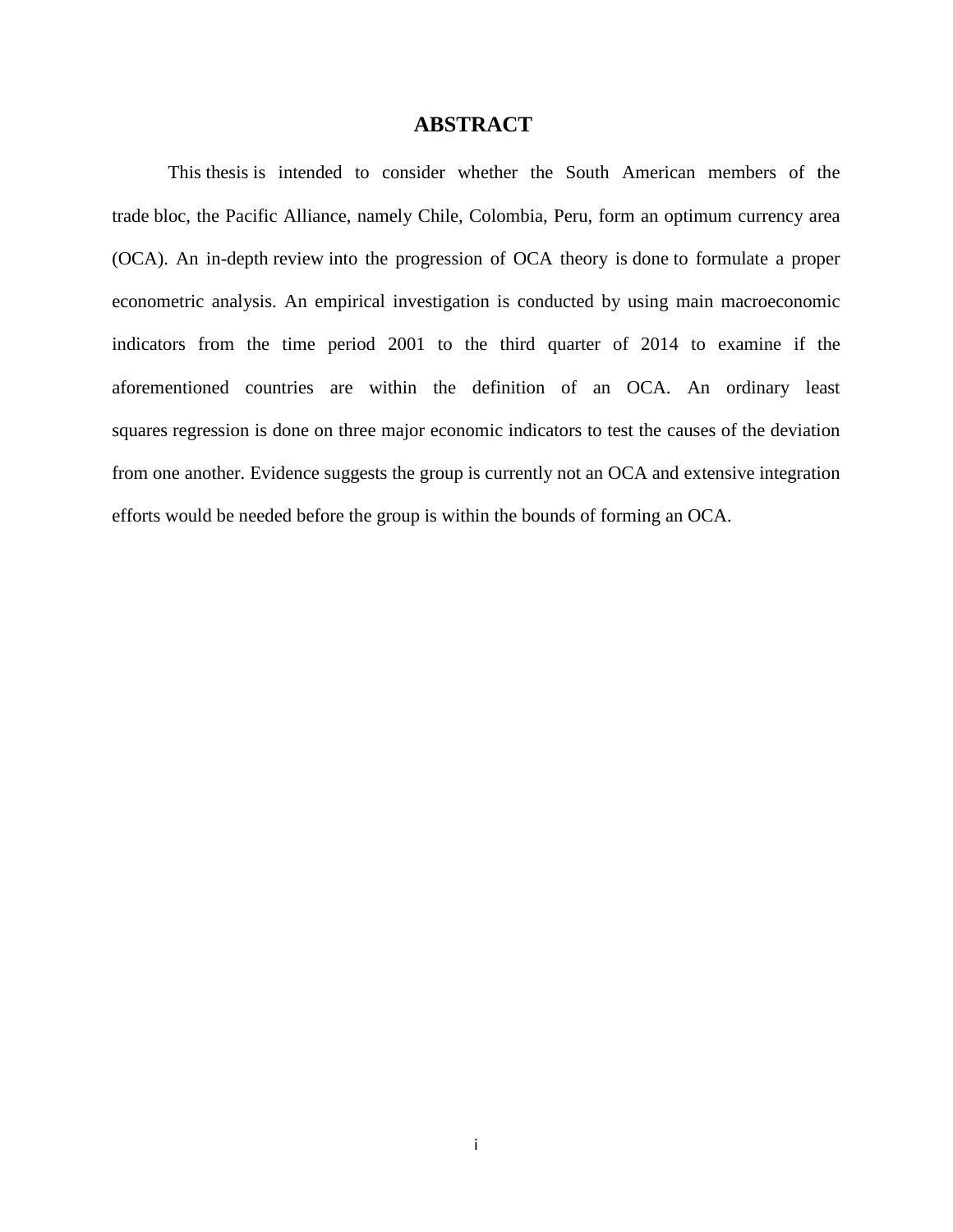# **TABLE OF CONTENTS**

| $\mathbf{1}$         |     |  |
|----------------------|-----|--|
|                      | 1.1 |  |
|                      | 1.2 |  |
|                      | 1.3 |  |
| $\mathbf{2}$         |     |  |
| 3                    |     |  |
|                      | 3.1 |  |
|                      | 3.2 |  |
|                      | 3.3 |  |
| $\blacktriangleleft$ |     |  |
|                      | 4.1 |  |
|                      | 4.2 |  |
|                      | 4.3 |  |
| 5                    |     |  |
| 6                    |     |  |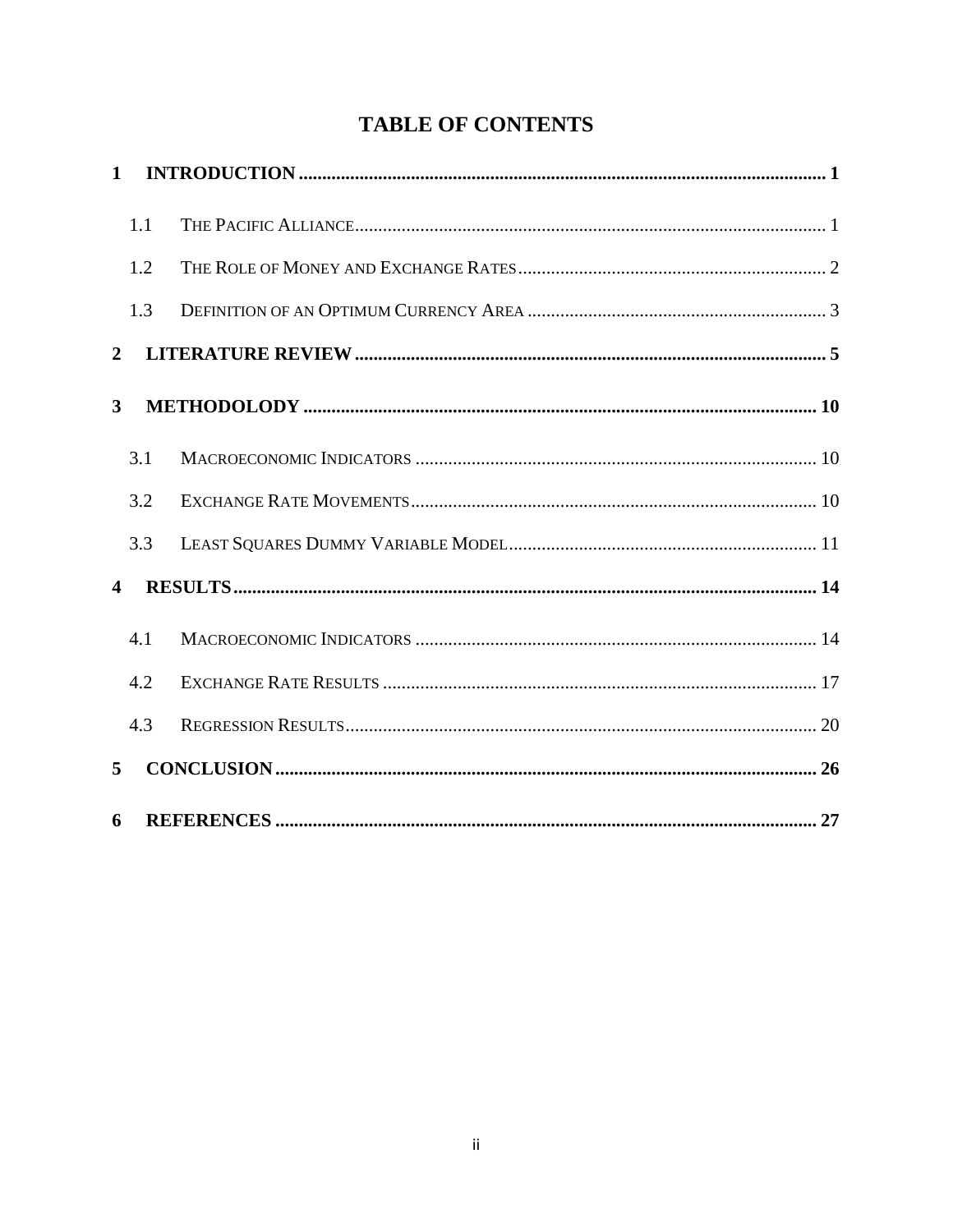## **LIST OF TABLES**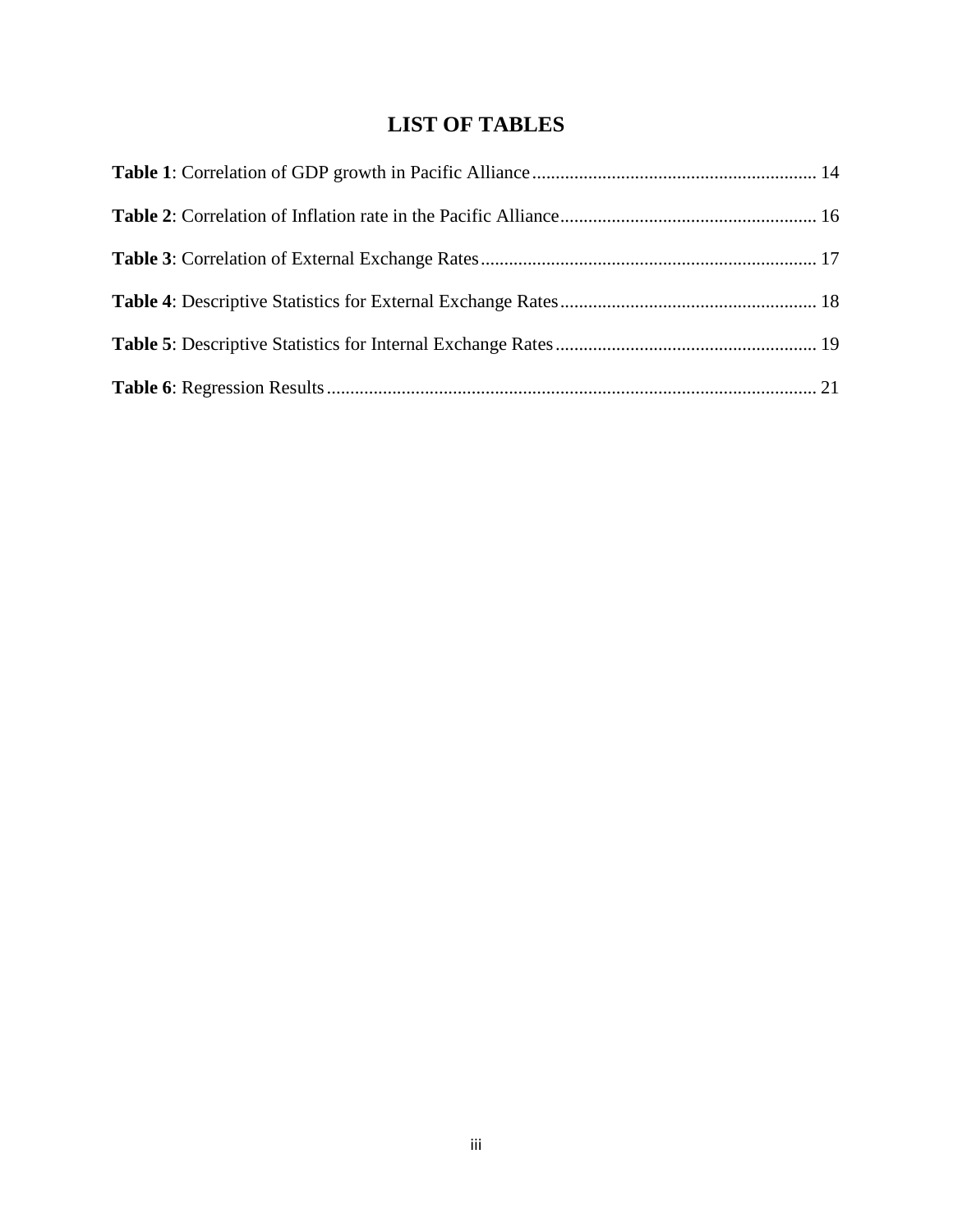## **TABLE OF FIGURES**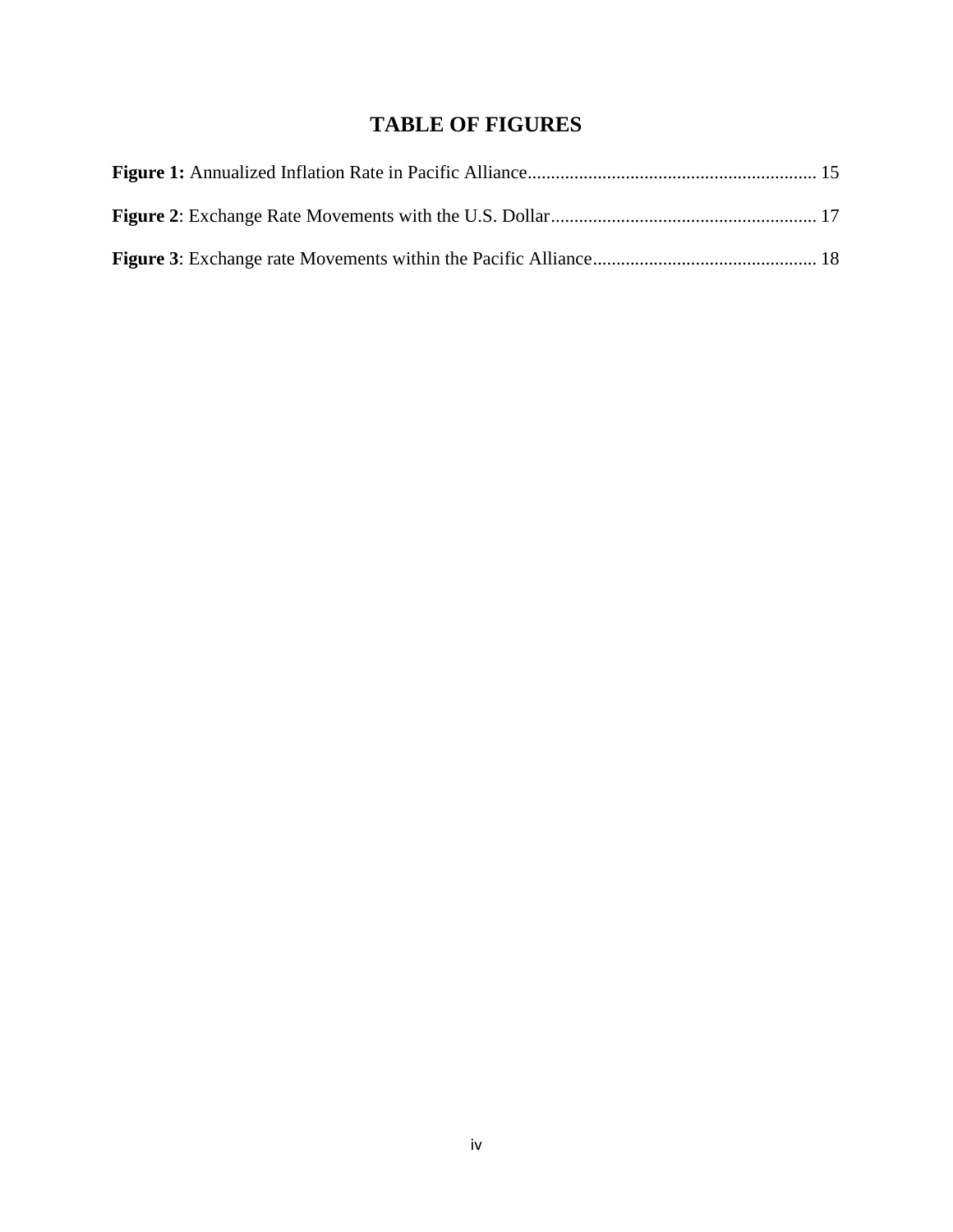#### **1 INTRODUCTION**

<span id="page-6-0"></span>The goal of this thesis is to determine whether the trade bloc, the Pacific Alliance (PA) forms an Optimum Currency Area (OCA) and as such, a viable candidate for a monetary union. The following sections will give a brief history of the PA and why it was chosen as a potential candidate to be an OCA along with a historical overview of the progression of OCA theory. This paper shall only focus on the South American members – Chile, Colombia, and Peru. This thesis takes a different turn from current literature in the regression model using an ordinary least squares (OLS) model instead of the conventional vector-auto regression (VAR) models. The validation for using a different model is given in the upcoming sections.

#### <span id="page-6-1"></span>1.1 The Pacific Alliance

l

The PA is a trade bloc formed by Chile, Colombia, Mexico, and Peru in 2011 for the purpose of deepening economic integration and forging stronger trading ties across the world, with a specific focus on Asia-Pacific countries.  $\frac{1}{1}$  $\frac{1}{1}$  $\frac{1}{1}$  Within the four years since its creation, the trade bloc has shown true promise in integrating their economies.

With respect to trade openness, the four members have eliminated 92% of tariffs between one another, and the remaining 8% will be gradually eliminated over a seven year period. This is in addition to having the lowest average applied most-favored-nation (AFN) tariffs and the highest number of free trade agreement (FTA) partners compared to other South American countries (Nolte 2013). A focus has also been placed on developing and integrating the region's capital markets, a weakness in many developing countries. This lead to the creation of the *Mercado Integrado Latinoamericano* (MILA), which integrates the countries stock exchanges

<span id="page-6-2"></span><sup>&</sup>lt;sup>1</sup> For more information in regards to the Pacific Alliance see Website: http:/[/alianzapacifico.net/en](http://alianzapacifico.net/en/)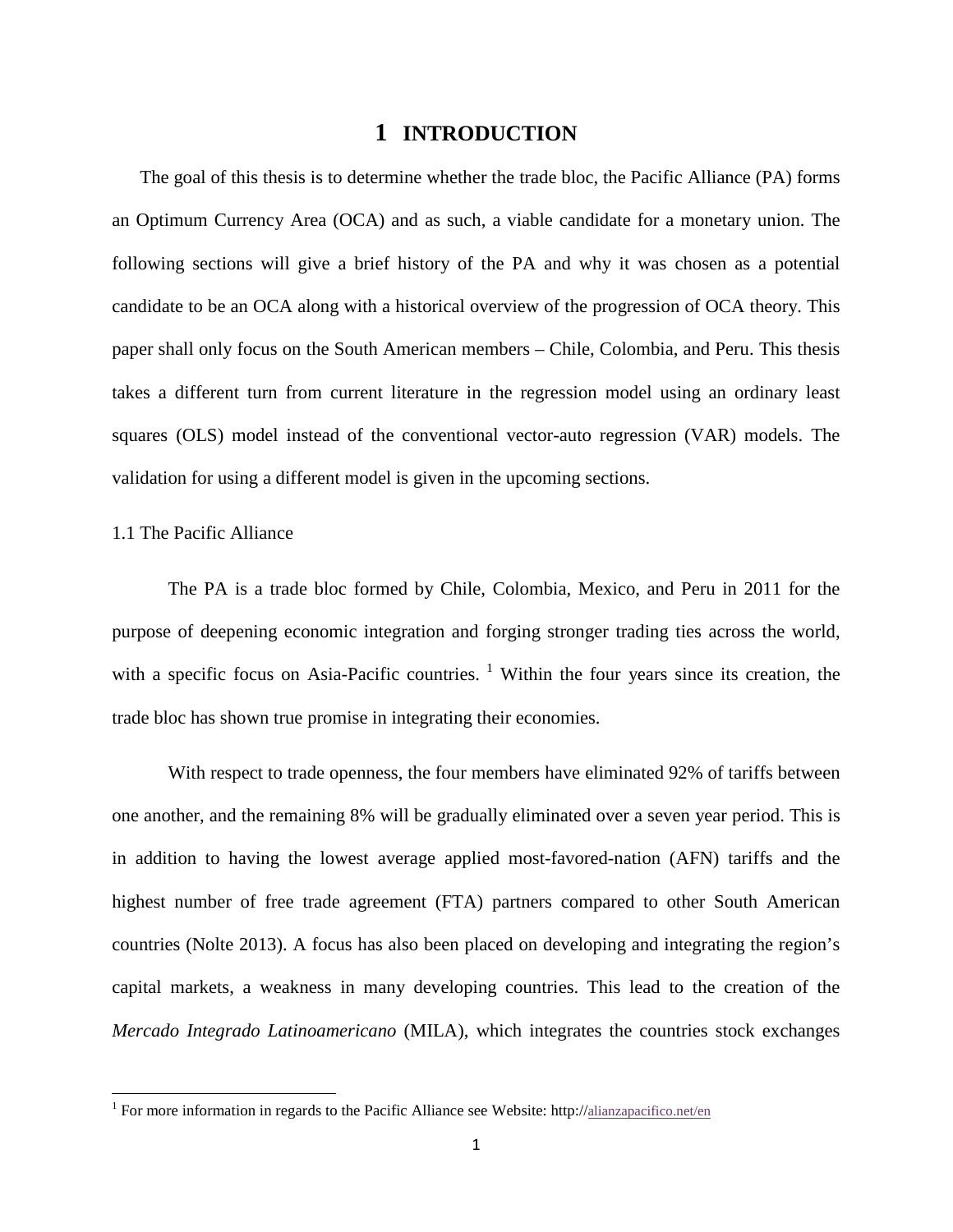and allows for easier movements of capital between each country. Mexico's stock exchange joined MILA in late 2014 making it Latin America's largest stock exchange. The next step in economic integration is the reduction of barriers for labor mobility. PA members have begun prioritizing the elimination of visa restrictions for business people and tourists.<sup>[2](#page-7-1)</sup> This outward orientation towards regional integration and trade is in stark contrast to the historical nature of Latin American trade pacts which have traditionally been more inward oriented in nature (Villarreal 2014).

With the changes in PA member's economic policies during the past decade and further economic integration, it is an ideal time analyze whether these changes have moved them towards an OCA. The results from this analysis will let us conclude if a formation of a currency union would be beneficial for these three countries. Before we can empirically address this question we must have a better understanding of the role of money, what an OCA actually is, and why it would be more beneficial to create a monetary union if in fact they are an OCA.

#### <span id="page-7-0"></span>1.2 The Role of Money and Exchange Rates

Economic theory has given three primary roles of money: a medium of exchange, store of value, and unit of account (Mankiw 2013). Money as a medium of exchange will be the primary focus with understanding an OCA. In the context of international trade dealing with multiple currencies leads to a number transaction costs from converting one currency to another to volatility in the foreign exchange markets. When a currency is stable with respect to its trading partners those transaction costs are minimal but will always be present. Flexible exchange regimes, which allow their currencies to float naturally, will have to deal with costs associated

l

<span id="page-7-1"></span><sup>&</sup>lt;sup>2</sup> The Pacific Alliance, Movement of People: http://alianzapacifico.net/en.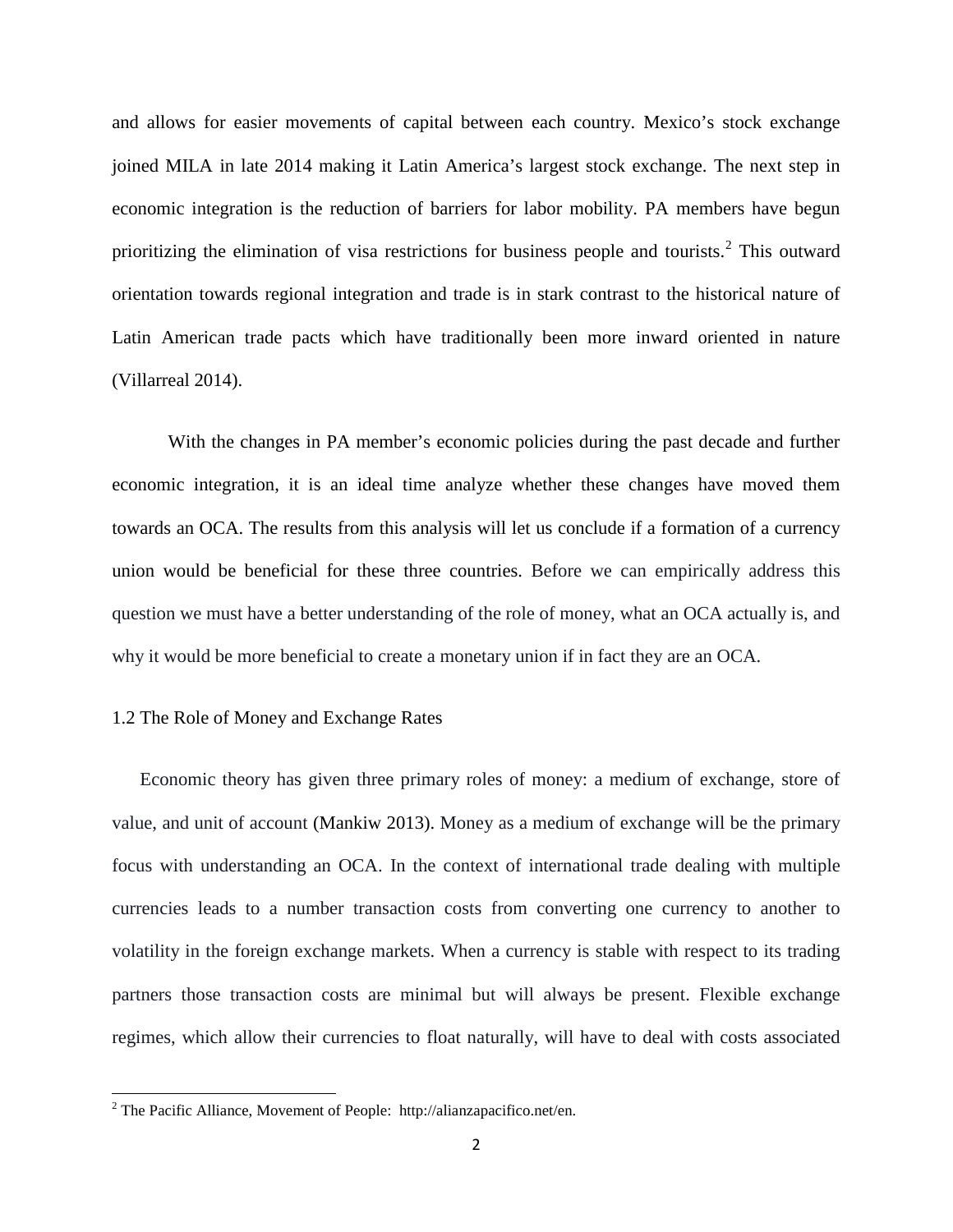with volatility. Those nations who decide to peg their currencies with another will nevertheless have transaction costs caused by the conversion of currencies in the global market. If these costs begin to rise to sufficiently high levels, they will begin to hinder trade and slow economic growth. As a unit of account, having a currency which does not cause large swings in the denomination of goods for transactions is crucial for the stability of the respective economy. This is especially the case in South America as it is known for its high inflation and spouts of hyperinflation, which cause currencies to be traded at hundreds to thousands to one against the U.S. dollar. This forced Peru to redenominate its currency in the 1990s and Chile in the 1970s.<sup>[3](#page-8-1)</sup> Unlike their neighbors, the PA central banks have all managed to stabilize their respective currencies within the past several years, now having inflation within their inflation targets. The final role of money is a store of value. With fiat currencies being the norm, confidence in the national government and its central banks is crucial to ensuring stable internal economies. This is even more so for developing countries in South America who are prone to capital reversals and which lack credible central banks.

#### <span id="page-8-0"></span>1.3 Definition of an Optimum Currency Area

l

Mongelli (2002) defines an OCA as "the optimal geographic domain of a single currency, or of several currencies, whose exchange rates are irrevocably pegged" (1). The domain is described as a region whose factors are mobile internally and immobile externally (Mundell 1961). OCA's have certain properties that can be looked for in a region and this paper will focus on three; synchronization of their business cycles, similarities in inflation rates and convergence of exchange rate movements. Within the next section, I will provide a more detailed definition of an OCA.

<span id="page-8-1"></span><sup>&</sup>lt;sup>3</sup> Redenomination is the act by a government of reducing the face value used in circulating currency..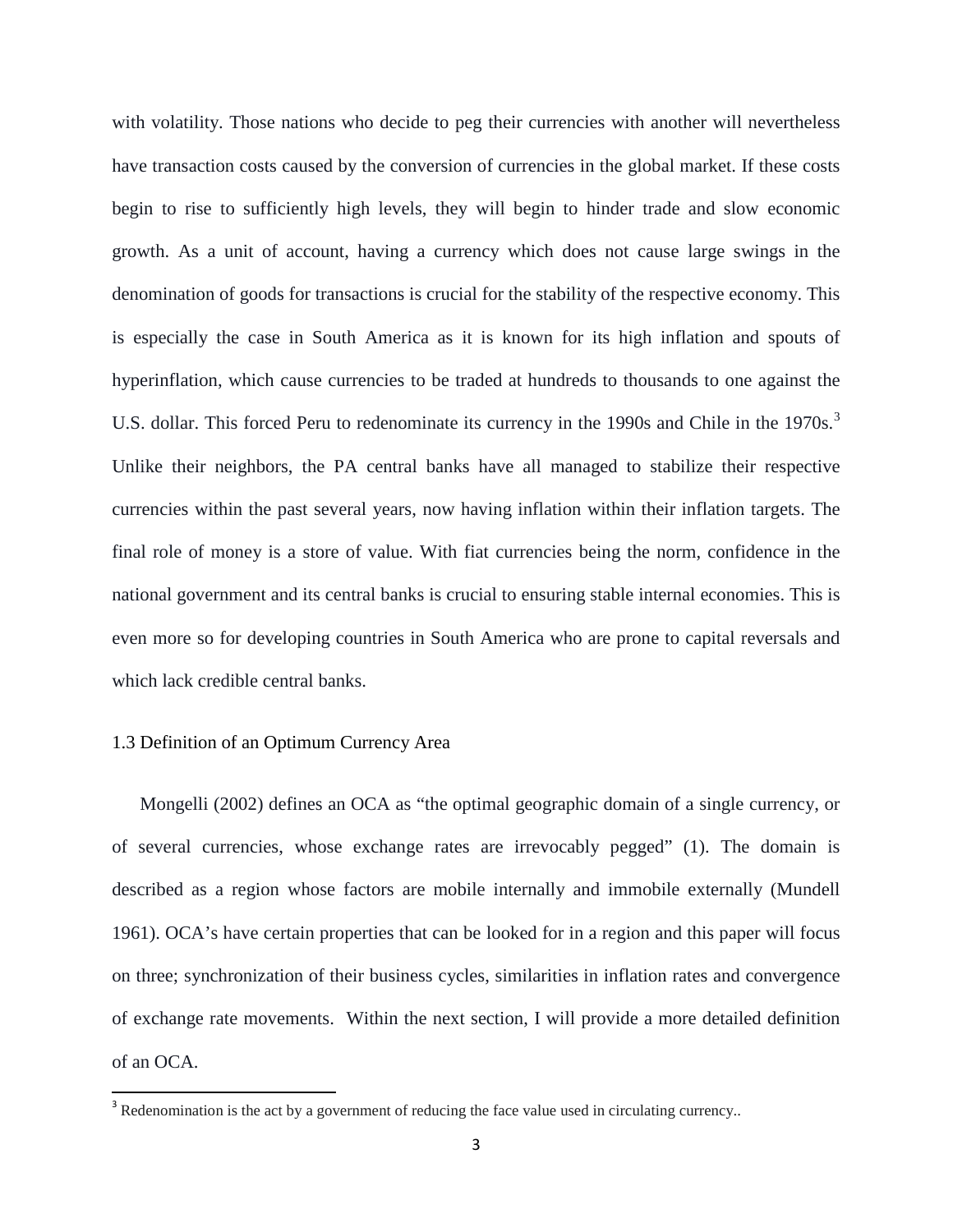It is important to note that Mundell, McKinnon, and Kenen (the three economist who helped develop the theory of OCA) centered their arguments on the fixed versus flexible exchange rate debate in the post-World War II era (Maes 1992). Maes (1992) also noted that early work on OCA theory "focused on the cost of giving up the exchange rate as an instrument of adjustment" (149). Later research efforts concentrated more on the benefits and costs of forming a monetary union, particularly during the formation of the European Monetary Union (EMU). These costs and benefits and the formation of the OCA arguments are given a more in depth look in the literature review section.

It should be noted than an OCA should not be confused with a currency union. Currency unions are, ideally, when countries forming an OCA abandon their national currencies for that of a regional currency. It is entirely possible to go the other direction and to have multiple optimum currency regions with in a single nation. This would suggest that a nation should have multiple currencies within its borders, though trends do not show this occurring, as it reduces the role of a currency as an adequate medium of exchange.

When a group of countries forms an OCA, it becomes economically more beneficial to create a monetary union than to maintain their own flexible exchange rate regimes or even fixing their exchange rates with one another. Although, any change in monetary policy nonetheless leads to various costs along with benefits. One of the most obvious costs is a country losing its monetary policy as such policies will then be conducted by a trans-national central bank. The farther away countries are from having OCA properties, the larger the costs that will arise from asymmetric internal and external shocks. The closer the countries are to an OCA, the lower this costs become and benefits of forming a monetary union rise. Those benefits are in the form of increased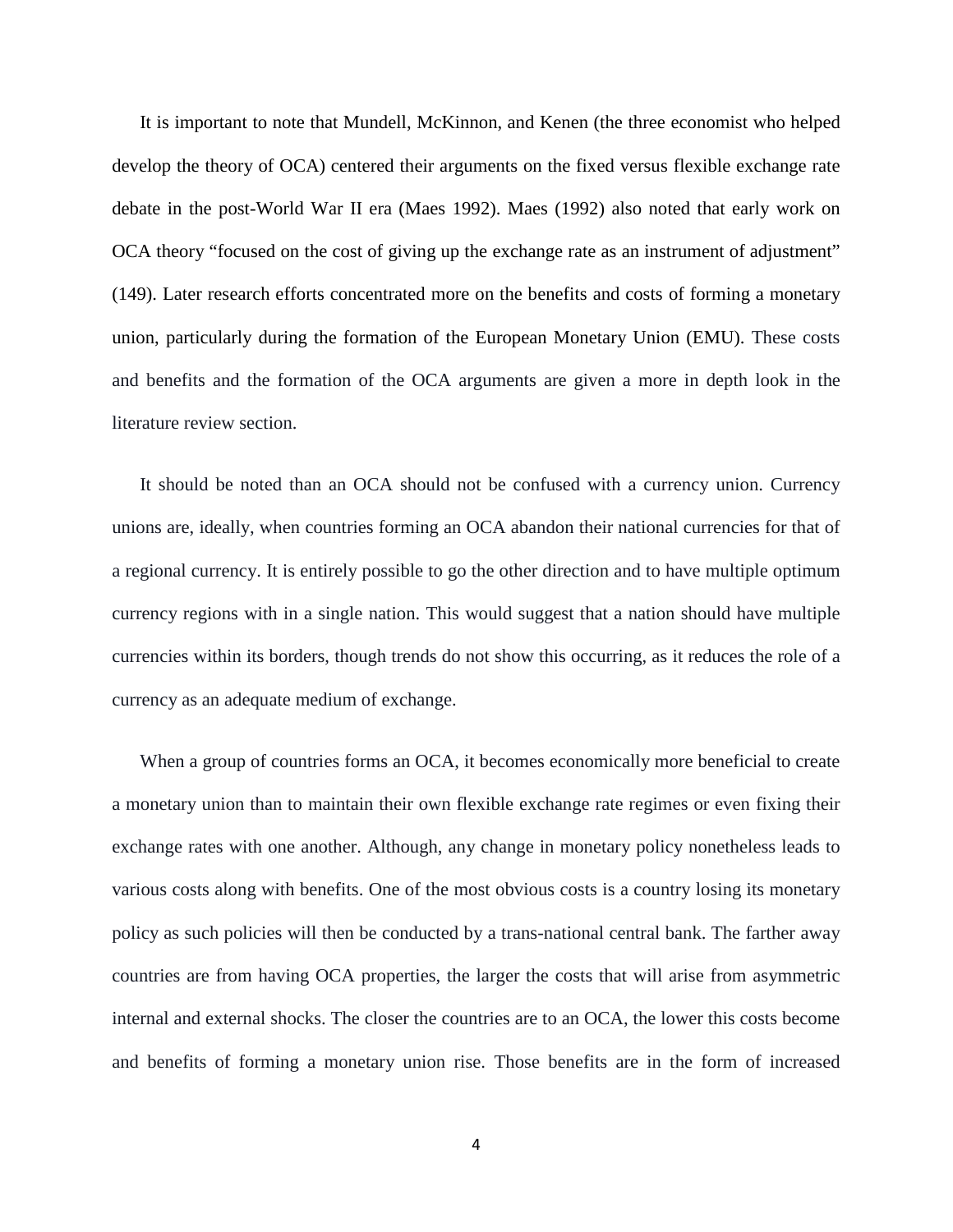<span id="page-10-0"></span>macroeconomic stability and trade growth (Mongelli 2002). These costs and benefits are described in more detail in the next section.

#### **2 LITERATURE REVIEW**

Mundell's 1961 paper brought the topic of OCA into the spotlight and created the framework and foundation for the theory of the OCA. This study defines what an OCA is, specifically in the context of factor mobility and exchange rate regimes. Mundell made the case for a system of flexible exchange rates in the restriction that they are based on *regional* currencies and not on the standard national currencies. As stated previously he defined these regions as ones where factors of production are mobile internally and immobile externally and in which exchange rates are fixed internally. He emphasized labor mobility as a major factor to absorb shocks. Externally, exchange rates are variable as to correct any the balance of payments distortions. The main assumption in Mundell is that the exchange rate mechanism is an effective stabilization tool. This definition of Mundell, however only applies to the domain of a fairly small and homogenous OCA.

Although Mundell (1961) emphasized labor mobility as an important stabilizing mechanism and criteria for an OCA, this thesis will not be investigating labor mobility. This was a result of limitations in available labor mobility data for the region, as well as evidence from data available that current labor mobility within the region is minimal and current immigration patterns for the region are towards developed countries in North American and Europe.<sup>[4](#page-10-1)</sup>

Mundell was also not clear if a currency area was based on a region of fixed exchange rates or if it was made up of a single monetary unit. He did though make the clear distinction

l

<span id="page-10-1"></span> $4$  The Migration Policy Institute provides immigration populations by country of origin and destination http://www.migrationpolicy.org/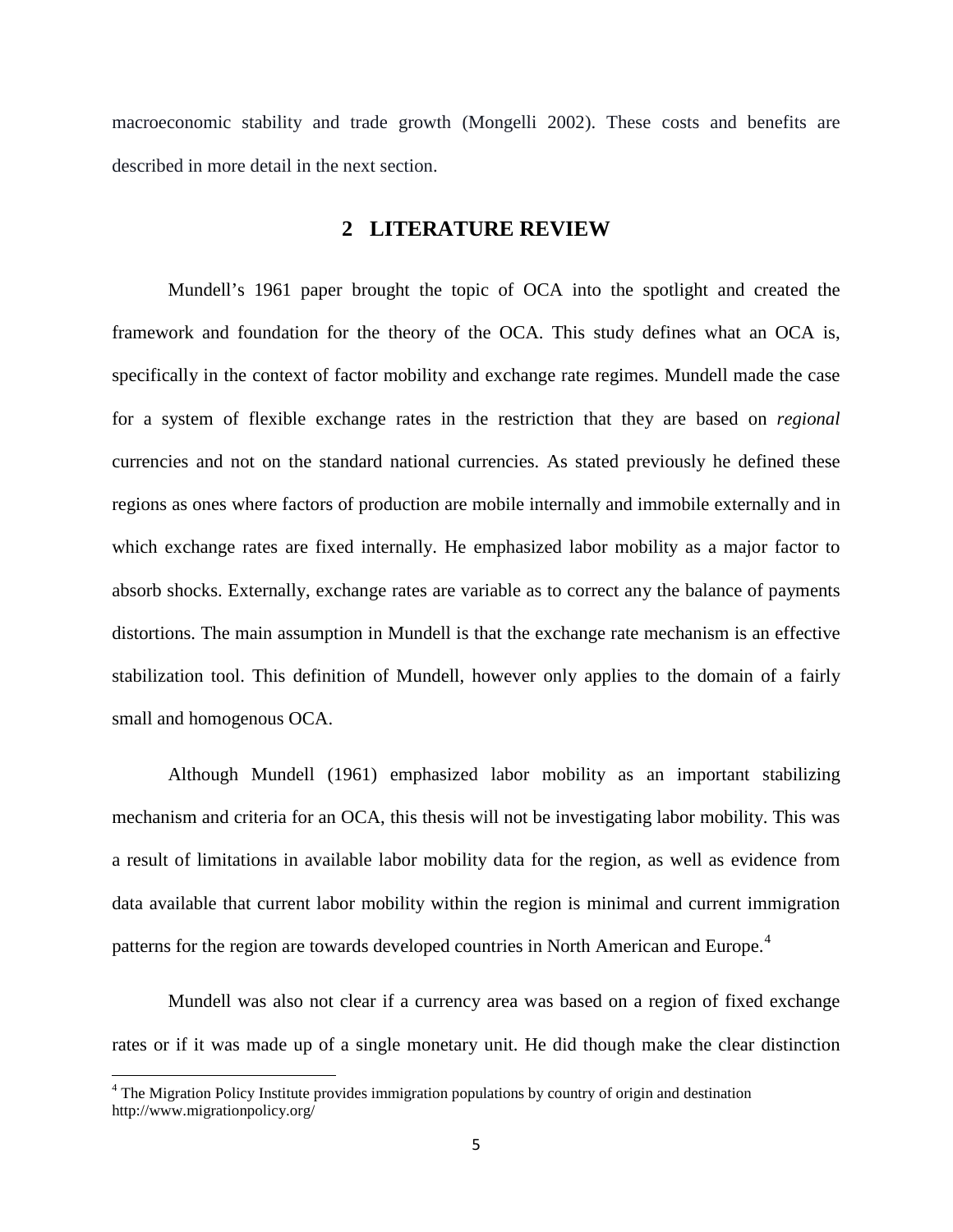between the two in regards to their adjustment mechanisms. With this definition, viewing the exchange rate movements of a specific region internally and externally provides a basis for determining whether or not the area can be described as an OCA. By that, the areas' internal exchange rates should have low volatility and stable within a mean and external exchange rate should be floating against other currencies.

Mundell (1973) later provided a critique supporting monetary integration, later to be known as Mundell II. He argued that international risk sharing through portfolio diversification and financial integration is better attained in a single common currency area than labor mobility. This supports the argument for larger and more heterogeneous currency areas then his previous work backed. As such an arrangement of a larger OCA will allow for the spreading out of costs caused by asymmetric shocks to one area of the region. Therefore, an argument can be made that to discover a possible OCA; there will be a need for high levels of financial integration to allow for the mitigation of asymmetric shocks. McKinnon (2000) supported this view of portfolio diversification, especially as the positive effects from euro-denominated bonds and assets were beginning to emerge.

McKinnon (1963) agrees with Mundell's definition of an OCA, while expanding the theory with regards to trade and economic openness. McKinnon argued that a highly open economy will cause flexible exchange rates to be an ineffective tool. Flexible exchange rates will most likely cause negative consequences to price stability as any devaluation will cause domestic prices to rise. A very important component in McKinnon (1963) is the detailed focus on the liquidity of money. He made the argument that small currency areas will need to fix their exchange rates to enhance growth and maintain large capital movements. This gives support to the idea of monetary integration within a highly integrated region. From this we draw to the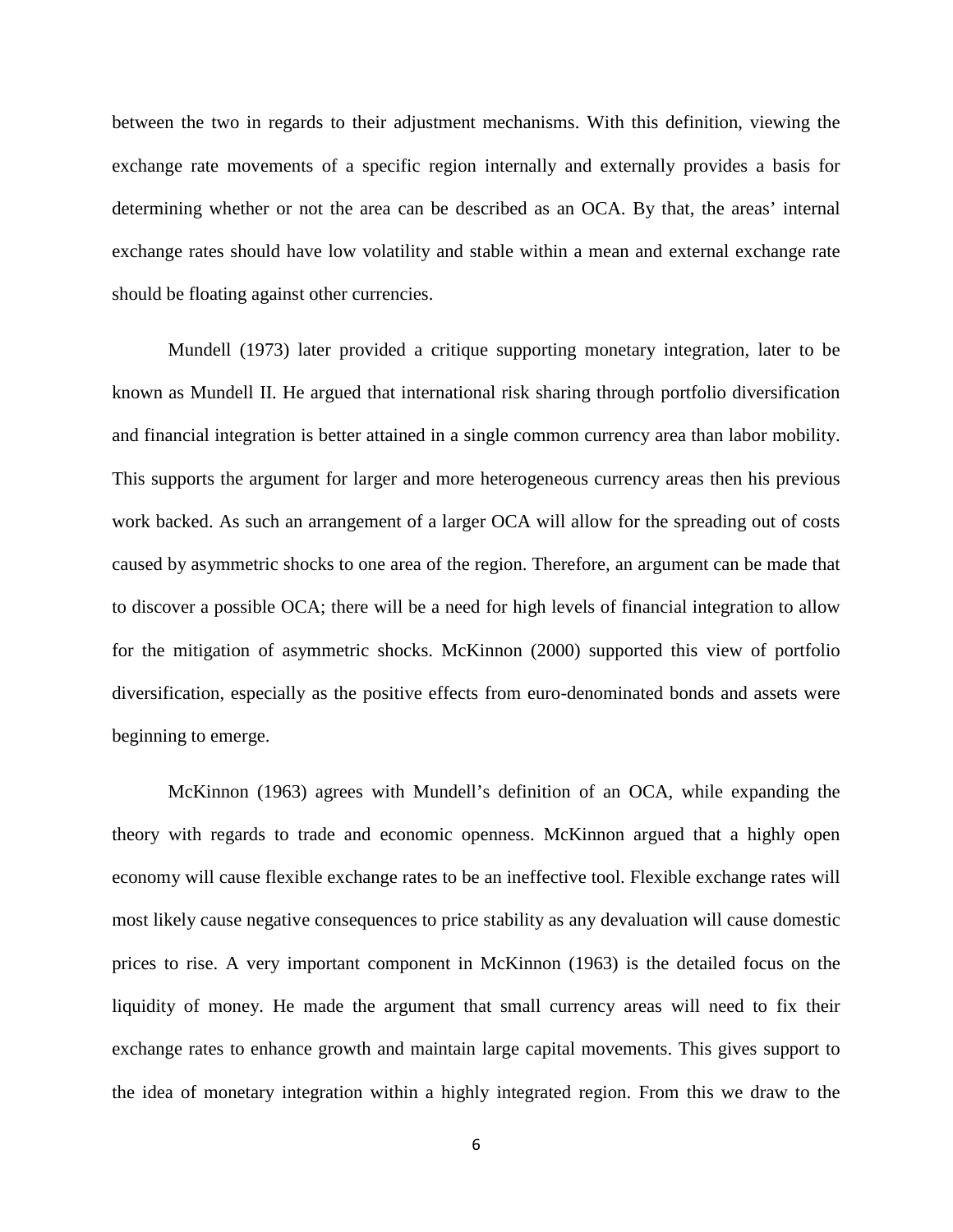conclusion that highly open economies with significant trade with each other constitute another criterion of an OCA and be better off forming a single currency area. Although PA countries are relatively open to the world compared to non-member Latin American countries, they have little intra-regional trade as they are primary resourced based economies.

Kenen (1969) expanded the ideas of McKinnon and Mundell by introducing the criterion of trade diversification as a better way of characterizing an OCA. He argued that a region with more diversified exports is more stable and less likely to experience external shocks. This diversification of trade will allow for flexible exchange rates as a tool to maintain external balances and allow it to fix its exchange rate with other diversified trading partners. This expanded definition of an OCA, though, favors monetary integration between only industrialized nations, such as a monetary union within Europe (Maes 1992). With regards to the PA members in South America who are still in a developing stage and not highly diversified, Kenen (1969) would argue against a currency area and for maintaining individual flexible exchange rates.

From the EMU experiment, McKinnon (2004) notes that nations who have unstable and weak public finances should not join in a monetary union as the costs of joining a monetary union would outweigh the benefits. This is caused by the fact that the fiscal irresponsibility of one member will hinder a new monetary currency from been credible worldwide, and as such not create the benefits from joining a union. Although fiscal positions are not analyzed in this thesis, it is important to note the general trends of debt to GDP ratios and budget deficits to GDP for the group. All countries are experiencing a downward trend with regards to Debt to GDP with all countries being below 31% by the end of 2013. Deficit to GDP ratios show a similar downward pattern. Colombia, with the largest budget deficits of the group, has seen considerable fiscal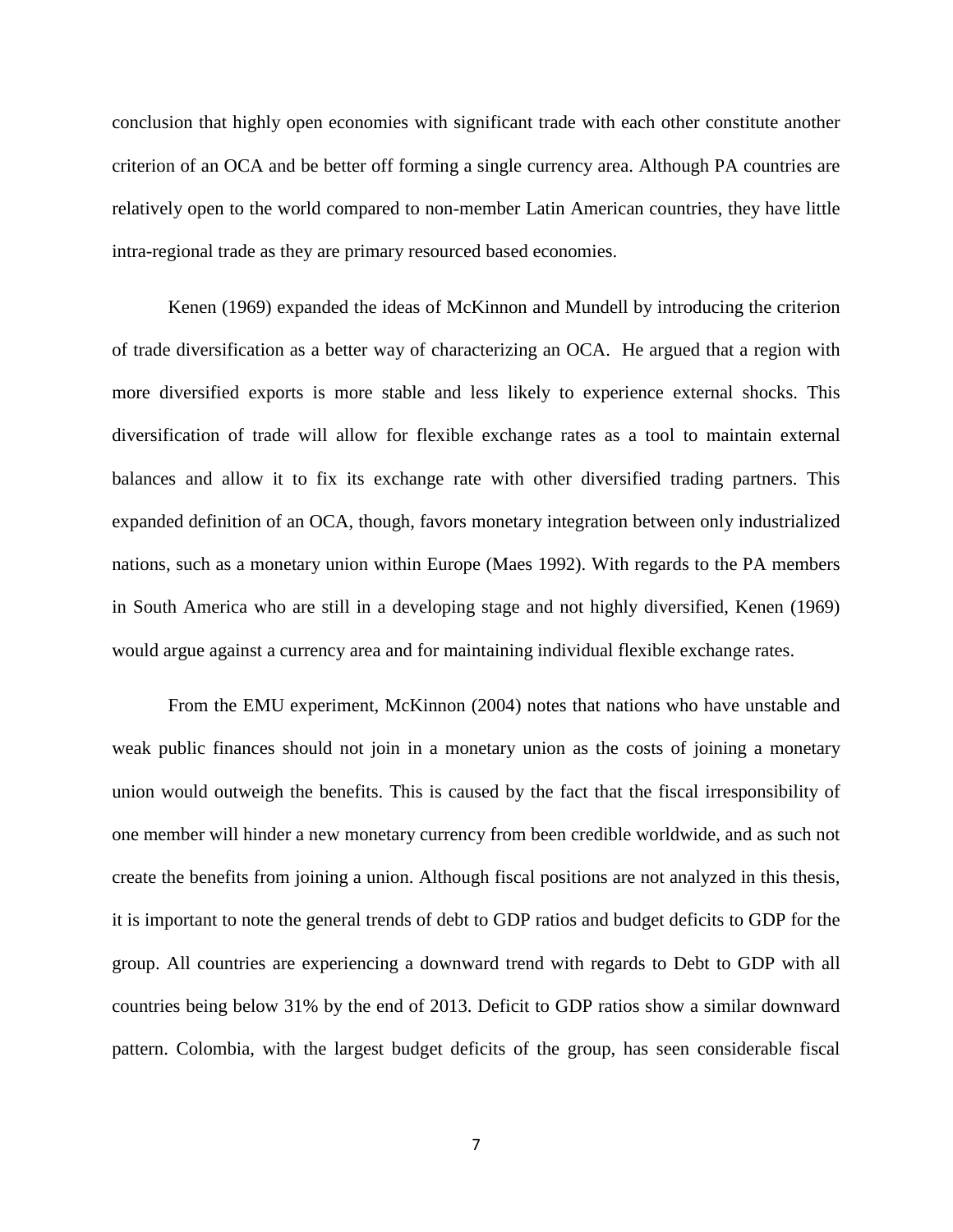constraint as its deficits decreased from 6.2% in 2001 to 2.4% in 2013. Interestingly, the group would satisfy the convergence criteria for the EMU with respect to fiscal responsibility.

The benefits resulting from trade have been documented by Rose (2000). Countries in monetary unions are more integrated, have more trade, and have less volatile exchange rates than with countries with their own national currencies. This is highly beneficial for developing countries as they are usually characterized by high volatility and export dependence.

Mongelli (2002) lists other main benefits of participating in a monetary union; of course this is when the currency union constitutes and OCA. He describes improvements in microeconomic efficiencies coming primarily from the "increased usefulness of money" (8). From a macroeconomic perspective, Mongelli (2002) noted that there was an improvement in the factors of price stability and more transparent financial markets. Another benefit noted earlier is lowering of transaction costs, due to the wider circulation of the new currency in the international markets.

More recent studies of whether certain regions constitute an OCA us econometric models, to test for symmetry between the economic shocks and the responses within the regions in those studies. This is due to the assumption that the more symmetric the shocks and responses are, the need for different political responses will no longer be needed, as one symmetric response would suffice for the entire region such as one central bank policy action. Bayoumi and Eichengreen (1994) were among the first to use a structural vector-auto regression analysis (VAR) with the theory of OCA to analyze these macroeconomic disturbances. They simulate supply and demand disturbances on output and inflation for a set of nations as a way to identify credible candidates for an OCA. From their analysis, no group of nations in North and South America was found to be a viable candidate for a currency union.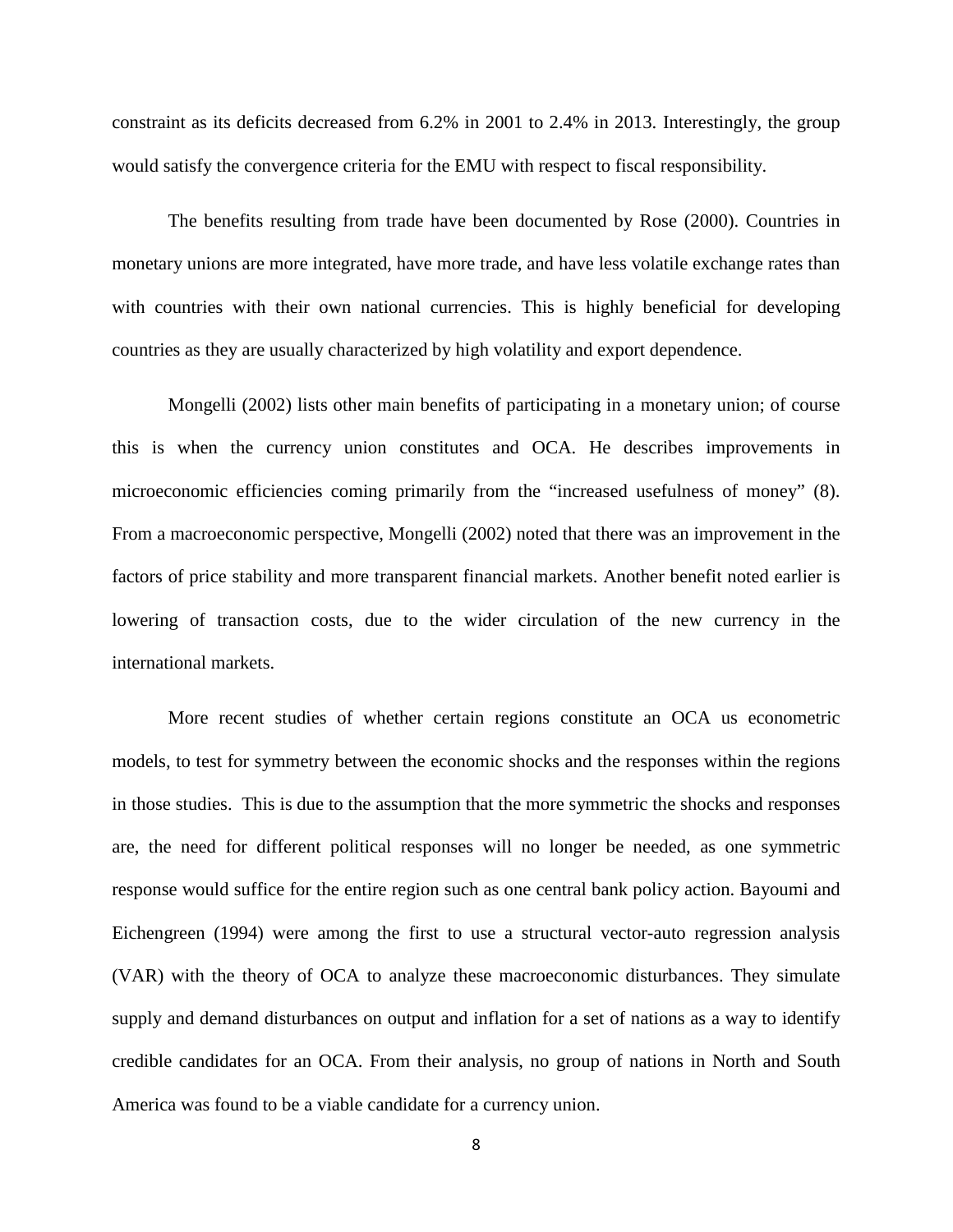Beginning in the early 2000's, richer VAR models have been formulated to more rigorously analyze economic disturbances and give a better comparison of the country groups in question. This also allows for a better understanding of whether or not a region constitutes an OCA. Allegret and San-Zantman (2009), for example, examined external (real and financial) and internal shocks and finds that Latin American countries are all affected by external variables such as output of industrialized nations and commodity prices. However, some of their findings are inconclusive or contradictory to a large body of literature. Eichler and Karmann (2011) use an expanded VAR model by adding the endogenous variables real exchange rates and trade. The findings show that although South America as a whole does not constitute an OCA, some nations may be better off creating bilateral currency unions.

This literature survey demonstrates that the theory of OCA and monetary integration has become complex with just as many ways to answer the question of OCA and monetary integration. To see if a region is truly an OCA and if it would be beneficial to abandon each own national currency for that of a single, regional one, a detailed analysis of the region's economies must be conducted. Although most current analyses use VAR models, a direction away from a VAR model was taken as VAR models requires assumptions that may have weak economic foundations and problems with identifying where shocks are originating from. The purpose of the model of this thesis is to measure and identify where shocks that deviate the country's macroeconomic indicators from the regional averages are originating from and how the dimension of time is effecting the deviations; none of this questions can be answered with a VAR model. As such, this thesis took the route of estimating an OLS model with country and time fixed effects so as to better identify the origins of the external shocks that are leading to the countries deviating from the trade bloc average.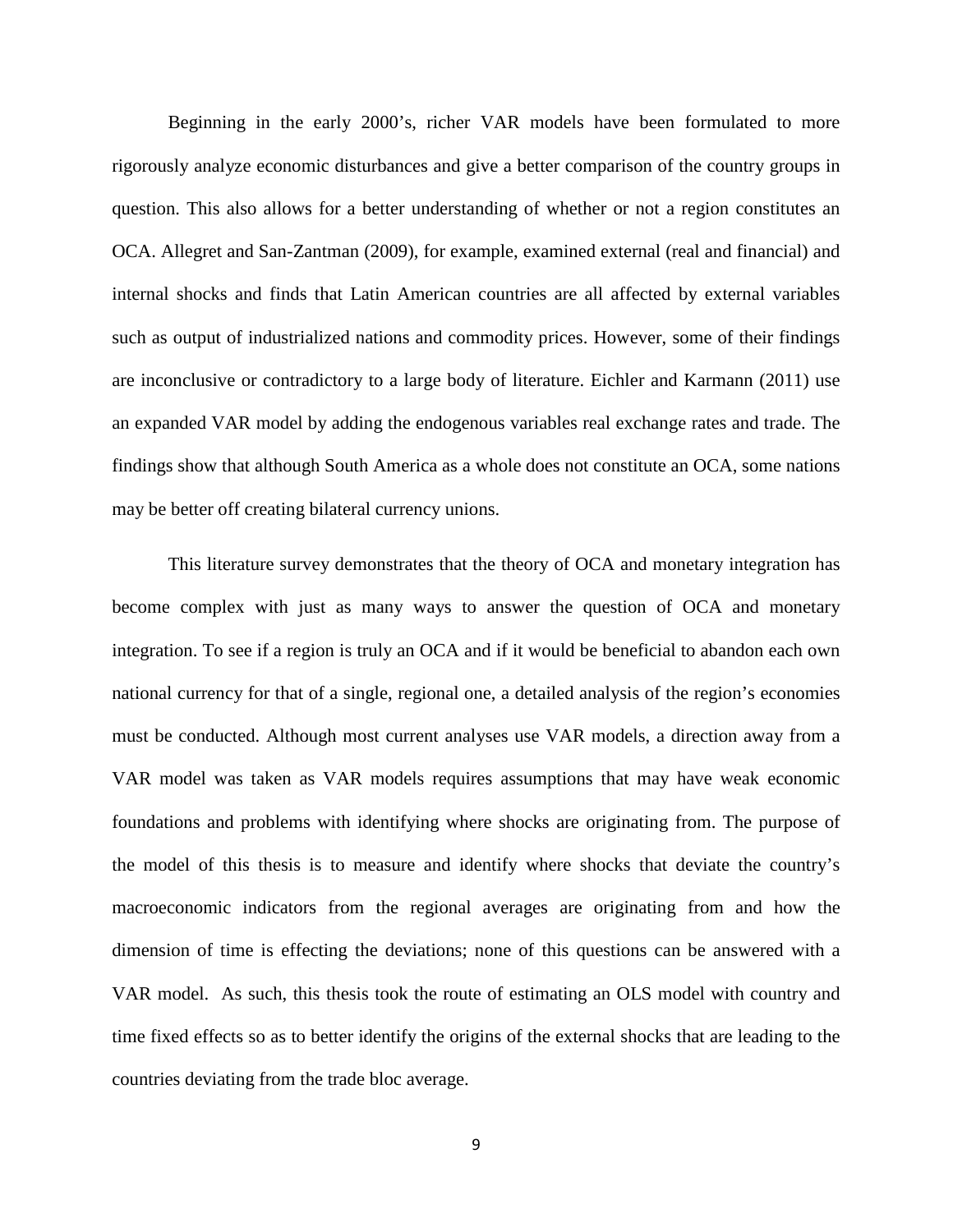#### **3 METHODOLODY**

<span id="page-15-0"></span>This thesis seeks to verify whether the South American members of the PA constitute an OCA. Three steps will be taken, first a look at two major macroeconomic indicators-output growth and inflation rates-to test if they are synchronized. Second, an In-depth look at exchange rate movements externally and internally. Finally, a least squares dummy variable (LSDV) regression to examine internal and external shocks on the deviation of these countries' three main economic variables from their respective arithmetic mean of the entire group.

#### <span id="page-15-1"></span>3.1 Macroeconomic Indicators

For output growth, quarterly real gross domestic product (GDP) growth rates data were used to compute annual growth rates from 2001Q1 to 2014Q3. Annualized inflation rates were computed from the same sample period from quarterly data. Both indicators were gathered from Trading Economics<sup>[5](#page-15-3)</sup>. For both indicators, correlations and summary statistics were calculated excluding Q2-Q4 of  $2009<sup>6</sup>$  $2009<sup>6</sup>$  $2009<sup>6</sup>$ 

#### <span id="page-15-2"></span>3.2 Exchange Rate Movements

l

As a characteristic of an OCA, countries of a possible OCA should be exhibiting similar exchange rate movements with respect the world. Their exchange rates with respect to one another should be fluctuating around a mean such as not to be appreciating nor depreciating against one another in the long run. Thus separate analyses on both internal and external exchange rate movements are conducted. While most papers on this topic tend to focus on real exchange rates, this paper has taken the route of using nominal exchange rates. This decision was

<span id="page-15-3"></span><sup>&</sup>lt;sup>5</sup> More information on trading economics can be gathered at www.tradingeconomics.com

<span id="page-15-4"></span><sup>&</sup>lt;sup>6</sup> This was done due to the global economic shock of the great recession during that time period.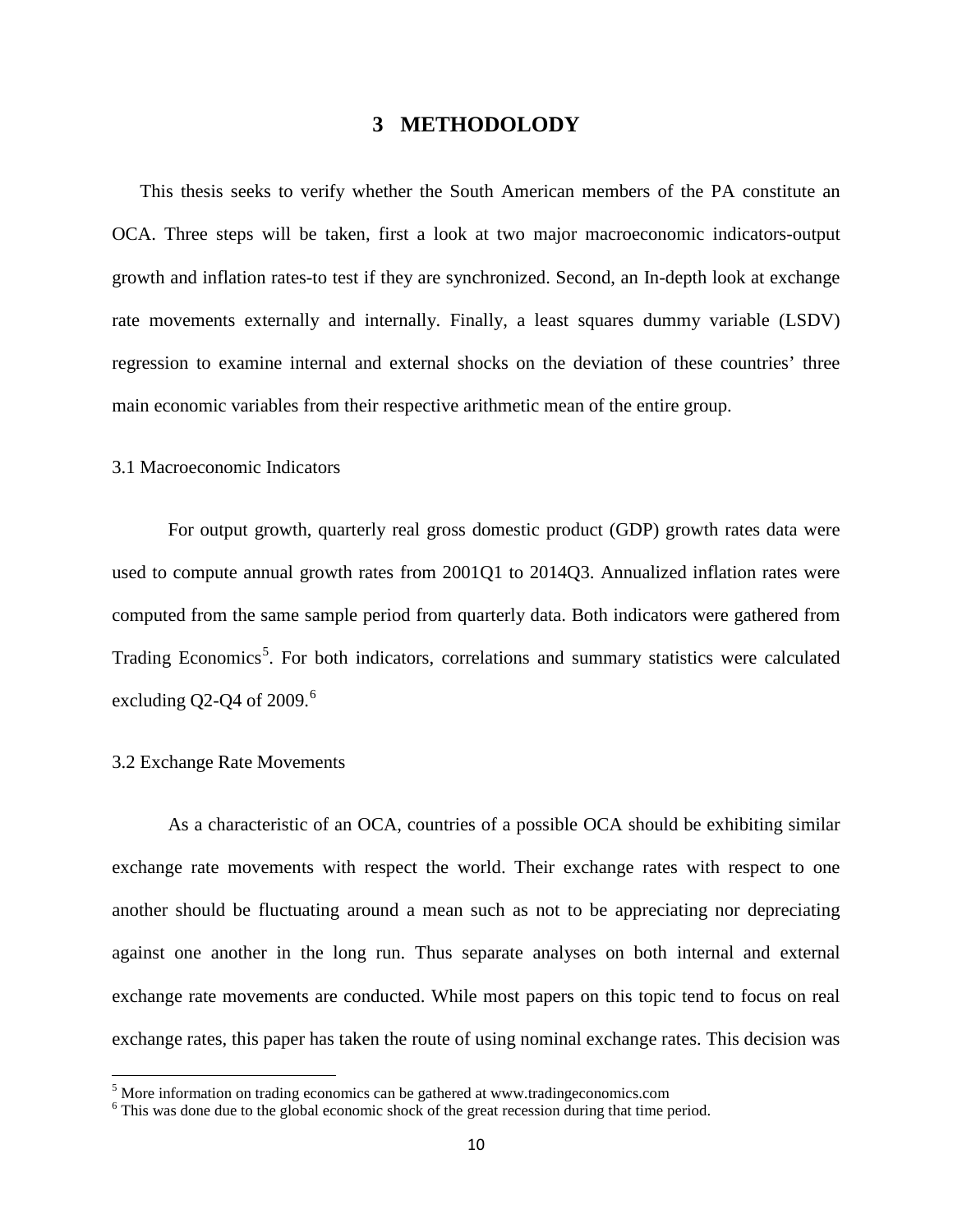taken as any policy decision towards the creation of a monetary union will likely focus on nominal exchange rates such as the European Union does with its Exchange Rate Mechanism II  $(ERM II).$ <sup>[7](#page-16-1)</sup> Quarterly data on exchange rates was gathered from the Oanda Corporation from the period 2001 to the third quarter of 2014. To compute the values of exchange rates, the average of the bid and ask price of the quarters where taken. As the countries have a wide range in the numerical value of their exchange rates, data was transformed to have a base in quarter 1 of 2001 at a value of 100.

For simplicity, the exchange rate with respect to the U.S. dollar will be used as a measure of external exchange rate movements. This is done since the U.S. is the world reserve currency and most trade transactions are denominated in U.S. dollars, and the U.S. is a major trading partner with each of the sample countries. An analysis will comprise of investigating exchange rate movements against the US dollar as well as the movements of their volatility. Volatility in this case is measured as the standard deviation divided by the mean. For internal exchange rates, we examine the data to verify if the exchange rates are statistically deviating from one another (i.e. appreciating or depreciating) and at the volatility of their exchange rates over time. For internal exchange rates movements, three exchange rates are considered. These include the exchange rate movements of Chile-Colombia, Chile-Peru, and Peru-Colombia. For internal movements, a look at whether they are staying within a specific mean and their degree of validity is needed.

#### <span id="page-16-0"></span>3.3 Least Squares Dummy Variable Model

 $\overline{\phantom{a}}$ 

In this section I build an OLS model with country and time fixed effects to analyze the causes of the member countries deviation from the trade bloc averages. Specifically, three

<span id="page-16-1"></span> $<sup>7</sup>$  The ERM has the potential members of the European Monetary Union (EMU) semi peg their exchange rates to</sup> the Euro. If those countries' currencies stay within a set margin, they are considered in entering the EMU.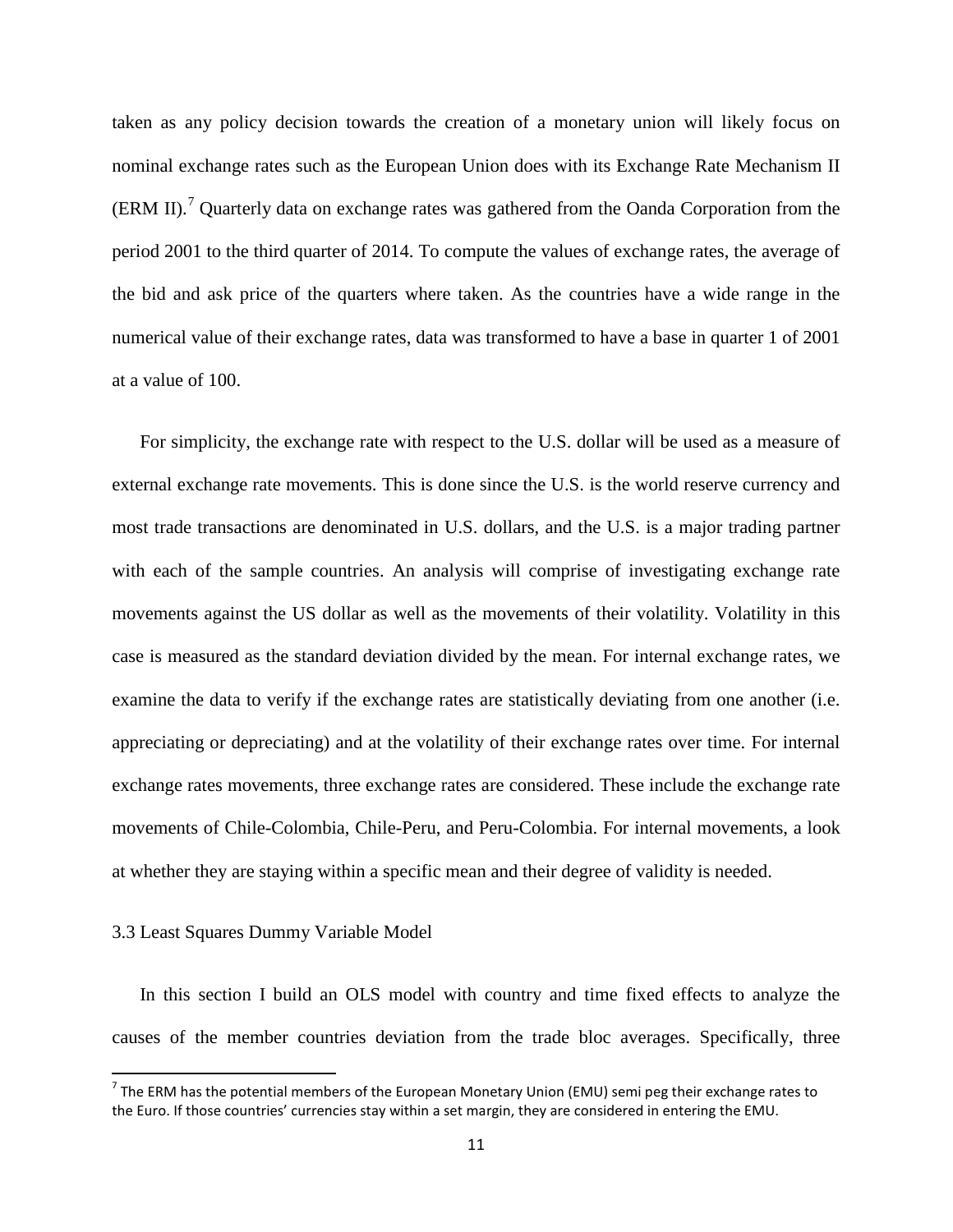regression models will be constructed as least squares dummy variable models (LSDV) and they will be estimated with panel data. The three variables were created by taking the absolute values of the difference between the country and the mean of the respective variable. The absolute values are taken due to only looking at the causes away from the center, not the direction of which way the deviations are occurring. Those three variables are, each country's output growth deviation from the mean of the trade group ( $|Y_{it} - \overline{Y}_t|$ ), the deviation of the country's inflation rate from the average inflation rate of the group ( $|I_{it} - \overline{I_t}|$ ) and lastly, the deviations of external exchange rates ( $|Ex_{it} - \overline{Ex_t}|$ ) from the mean will conclude this regression. Observing what is causing shocks on a countries output growth, inflation and the exchange rates to the deviate the regional averages can help create a better understanding why these countries are either an OCA or not. As such information will allow concluding the symmetry of specific macroeconomic shocks. These three dependent variables will be regressed on a number of internal and external shocks.

For simplicity, the three regressions will have the same variables. All variables will be transformed into the lag differences and will be labeled as the LD. in the equation. For internal variables we will be taking the lag difference of the deviation of output from the mean, of inflation rates from the mean, and of exchange rates from the mean. This is done to measure if any divergence from previous time period will cause the countries to diverge even farther. Other internal variables include unemployment (UE) and foreign exchange reserves (FXR). Foreign exchange reserves are used as a proxy for balance of payments as done in other papers (e.g. Allegret 2009) and due to lack of quarterly balance of payment data. External variables include annualized growth rates for US (USY) and annualized growth rates of China (CHINAY). Since China and the US make up the two largest trading partners for each country (Villarreal 2014) it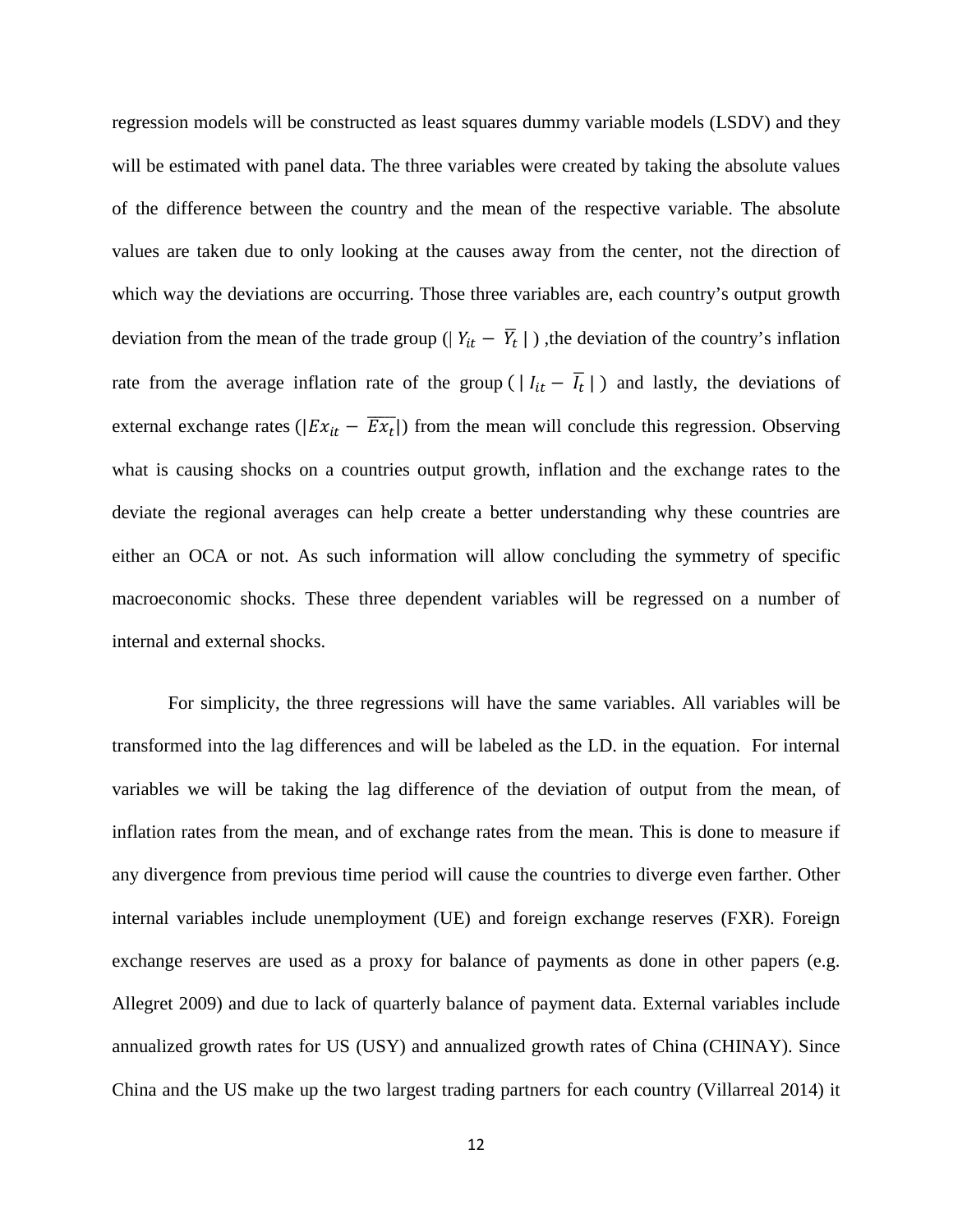would be desired to see if any change in these countries affect the PA members differently. Another external variable was an energy price index (ENERGY). The energy index comprises of the crude oil, natural gas and coal price indices with a base year of 2005 and transformed to represent annualized changes in the index. Two other variables added are the spread between the countries benchmark interest rates and the mean benchmark interest rate of the group  $(R_{It} - \overline{PAR_t})$  and the spread of countries benchmark rate with respect to the US federal reserve rate  $(R_{It} - \overline{USR_t})$ . To capture unobservable country specific and time specific effects a dummy variable for each was created; COUNTRY and TIME respectively. This leads us to equation (1).

$$
|Y_{it} - Y_t| = \beta + \beta 1 LD. |Y_{it} - Y_t| + \beta 2LD. |I_{it} - I_t| + \beta 3LD. |Ex_{it} - Ex_t| + \beta 4LD. USY_t
$$
  
+ 
$$
\beta 5 LD. CHINAY_t + \beta 5LD. UE_{it} + \beta 6LD. FXR_{it} + \beta 8LD. ENERGY_t + \beta 9LD. (R_{it} - \overline{USR_T})
$$

+ ß10. ( − �������) + ß9COUNTR + ß9TIM + (1)

Equation 1 will be replicated with  $(|I_{it} - \overline{I_t}|)$  and  $(|Ex_{it} - \overline{Ex_t}|)$  as dependent variables. It is important to add that as we are dealing with dummy variables and to prevent the dummy variable trap one from each has to be omitted for the regression and thus a time and country dummy where omitted. Specifically, Colombia and year 2001 were omitted for these regressions; as such the slope intercept is the average deviation Colombia is from the mean in the year 2001.

The statistical program STATA was used for the econometric analysis. Estimation was performed with STATA 13. All data for this regression is quarterly and collected from Trading Economics except the energy index which was collected from the International Monetary Fund (IMF).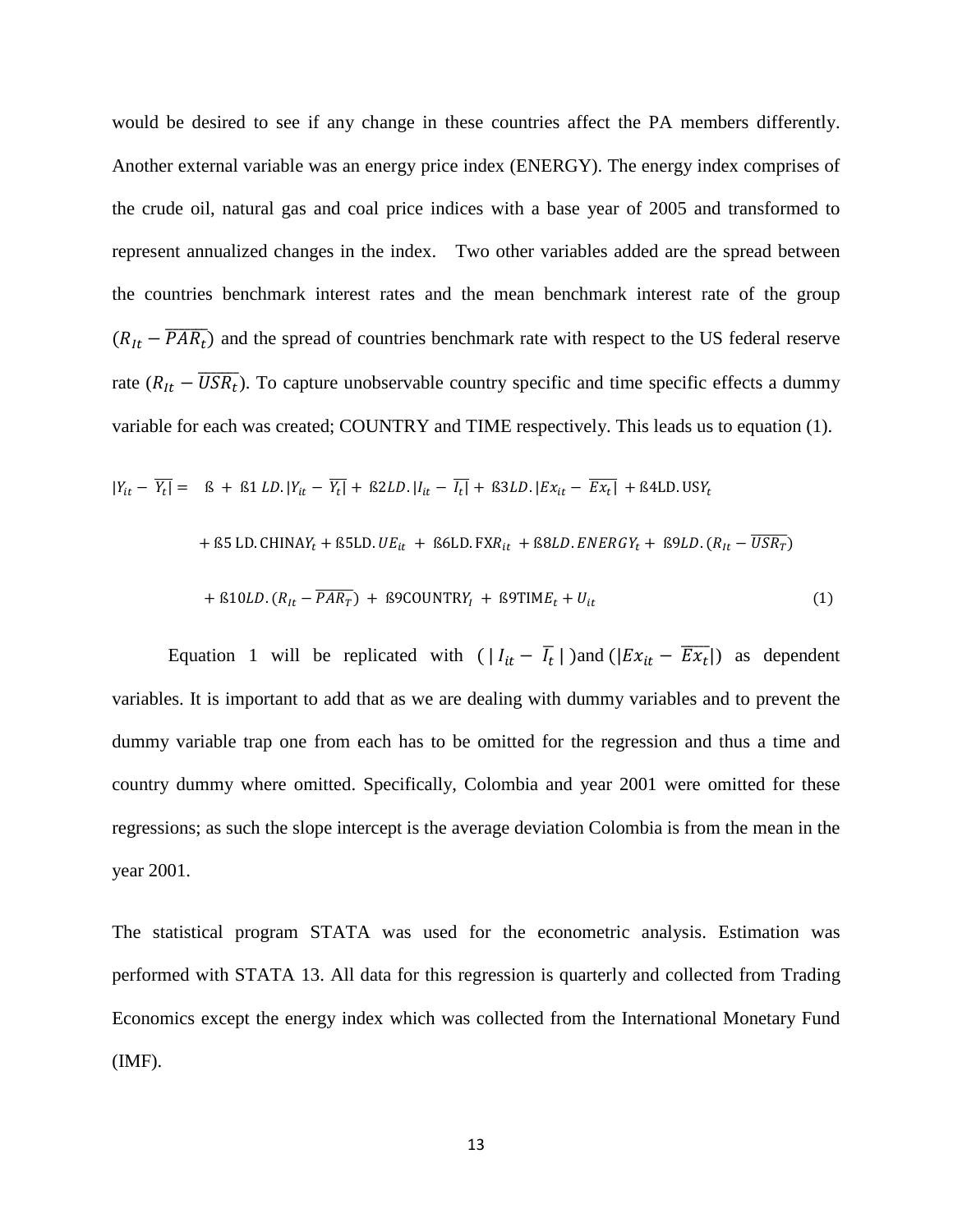#### **4 RESULTS**

#### <span id="page-19-1"></span><span id="page-19-0"></span>4.1 Macroeconomic Indicators

*Business Cycle*. Unlike many of its South American neighbors, Chile, Colombia, and Peru have been experiencing strong and stable economic growth in the  $21<sup>st</sup>$  century. This is also considerably different from the volatile past these countries experienced in the latter half of the  $20<sup>th</sup>$  century. Output is measured as annualized quarterly real GDP growth rates from the beginning of 2001 to the third quarter of 2014. In estimating correlations in the business cycle between countries, the quarters effected by the global recession were removed. This was done to see how their economies have changed since the global recession.

<span id="page-19-2"></span>

|                 | Q1 2001 - Q1 2009 |                 |             |             |                                     |
|-----------------|-------------------|-----------------|-------------|-------------|-------------------------------------|
|                 | <b>CHILE</b>      | <b>COLOMBIA</b> | <b>PERU</b> | <b>MEAN</b> | <b>STANDARD</b><br><b>DEVIATION</b> |
| <b>CHILE</b>    | 1.000             |                 |             | 4.06        | 2.16                                |
| <b>COLOMBIA</b> | 0.522             | 1.000           |             | 4.32        | 2.03                                |
| <b>PERU</b>     | 0.173             | 0.569           | 1.000       | 5.63        | 2.51                                |
|                 | Q1 2010- Q3 2014  |                 |             |             |                                     |
|                 | <b>CHILE</b>      | <b>COLOMBIA</b> | <b>PERU</b> | <b>MEAN</b> | <b>STANDARD</b><br><b>DEVIATION</b> |
| <b>CHILE</b>    | 1.000             |                 |             | 4.80        | 2.07                                |
| <b>COLOMBIA</b> | $-0.107$          | 1.000           |             | 4.85        | 1.50                                |
| <b>PERU</b>     | 0.767             | $-0.042$        | 1.000       | 6.06        | 2.18                                |

Table 1: Correlation of GDP growth in Pacific Alliance

Table 1 shows an interesting phenomenon occurring with regards to the business cycle of PA members. Peru and Chile's growth rates have become highly correlated since the global recession affected them in 2009. In contrast, Colombia's business cycle has seen a drastic change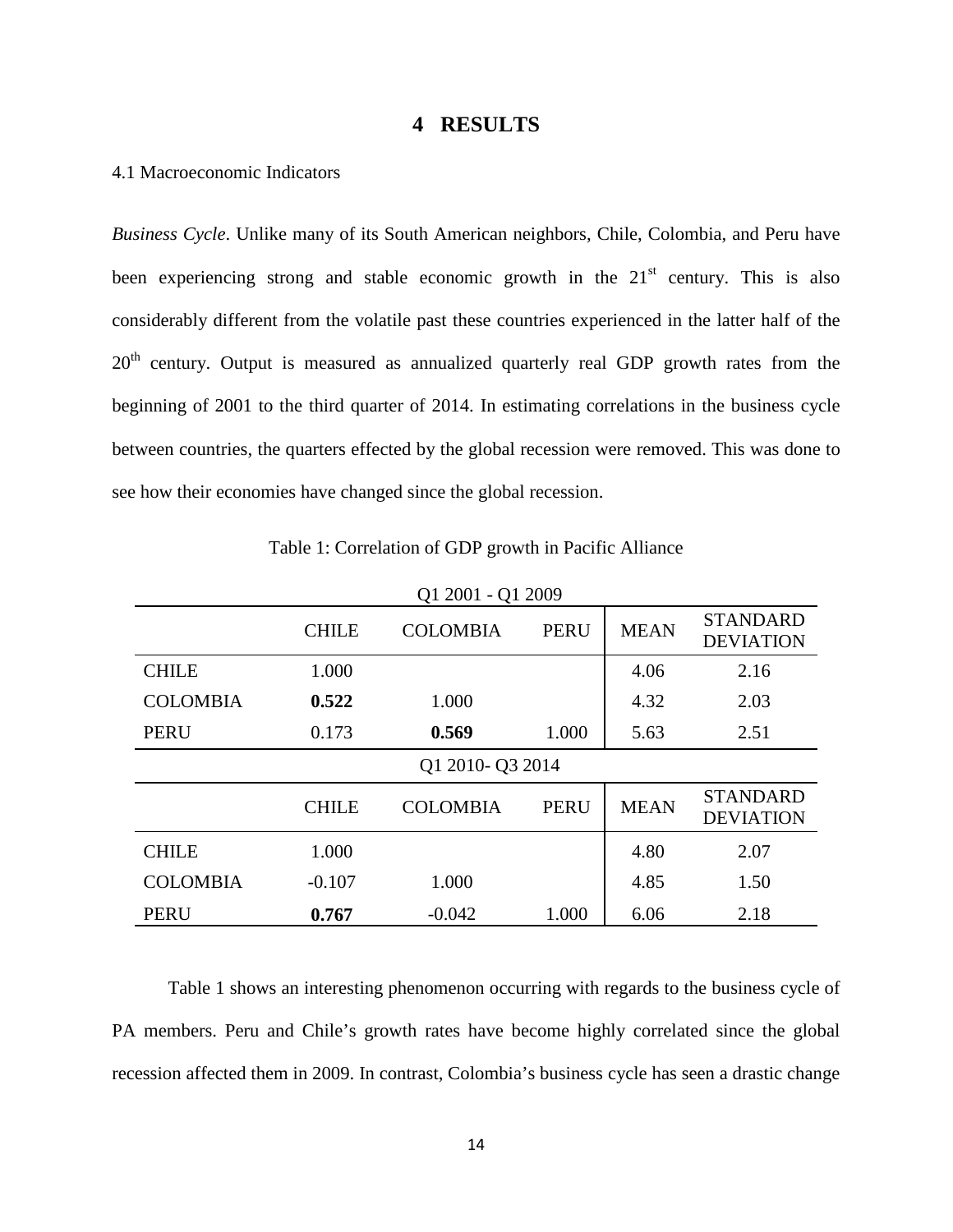with respect to the other two members of the PA to the extent that they are now negatively correlated after 2009. It may be important to note that Colombia was the only member of the PA to not have officially been in a recession as it did not experience a decrease in its yearly output levels. Growth rates on average increased and the volatility of the business cycle has seen a decrease since 2009. This may be due to the countries diversifying away from U.S. and Europe who continue to experience slow growth for nations such as China who require extensive natural resources to maintain strong growth levels.

*Inflation*. With regards to inflation, this is another economic indicator that deviates this trade bloc from the rest of South America. Inflation is measured with annualized quarterly data from the first quarter of 2001 to the third quarter of 2014. Inflation targeting policies of Chile, Colombia, and Peru have seemed to have performed well over the past decade bringing inflation to low and stable levels. Prices in those countries have stabilized in recent years and have converged since the 2008 Global recession as it can be seen in Figure 1.

<span id="page-20-0"></span>

Figure 1: Annualized Inflation Rate in Pacific Alliance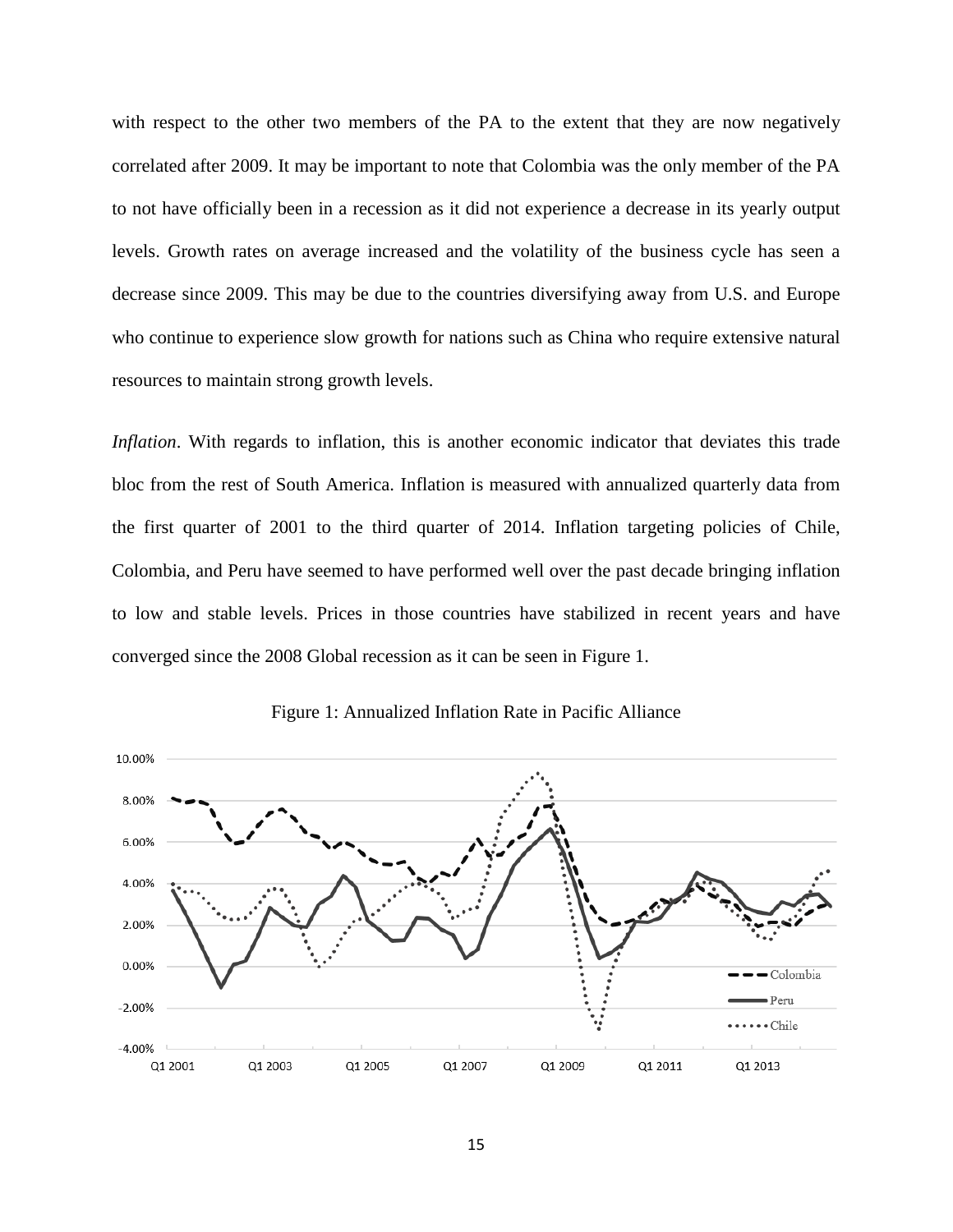In the final quarters of 2014 inflation rates appear to be slightly diverging from one another again. Only time will tell if these countries central banks will be able to maintain their targeting levels in the long run or fall into the historical trends of Latin America with spouts of high inflation. Table 2 shows the correlation of annualized inflation rates along with a summary statistic, excluding the 2009 global recession such as done with output growth for the same reasons.

<span id="page-21-0"></span>

| Q1 2001 - Q1 2009 |              |                 |             |             |                                     |
|-------------------|--------------|-----------------|-------------|-------------|-------------------------------------|
|                   | <b>CHILE</b> | <b>COLOMBIA</b> | <b>PERU</b> | <b>MEAN</b> | <b>STANDARD</b><br><b>DEVIATION</b> |
| <b>CHILE</b>      | 1.000        |                 |             | 3.72        | 2.45                                |
| <b>COLOMBIA</b>   | 0.225        | 1.000           |             | 6.17        | 1.04                                |
| <b>PERU</b>       | 0.632        | 0.236           | 1.000       | 2.51        | 1.88                                |
| Q1 2010 - Q3 2014 |              |                 |             |             |                                     |
|                   | <b>CHILE</b> | <b>COLOMBIA</b> | <b>PERU</b> | <b>MEAN</b> | <b>STANDARD</b><br><b>DEVIATION</b> |
| <b>CHILE</b>      | 1.000        |                 |             | 2.66        | 1.22                                |
| <b>COLOMBIA</b>   | 0.431        | 1.000           |             | 2.71        | 0.60                                |
| <b>PERU</b>       | 0.810        | 0.596           | 1.000       | 2.91        | 0.97                                |

Table 2: Correlation of Inflation rate in the Pacific Alliance

Table 2 shows what is depicted in figure 1. Post 2009, volatility in all countries has seen a decreased compared to before the recession. Peru and Chile have experience a movement towards stronger correlation in their inflation rates. Colombia continues to have weak correlation with the other two members of the PA, though it experienced a drastic decrease in its average annualized inflation rate.

The low inflation and GDP correlation Colombia has with the other two members increases the suspicion that this region as a whole does not form an OCA. Although, a bilateral currency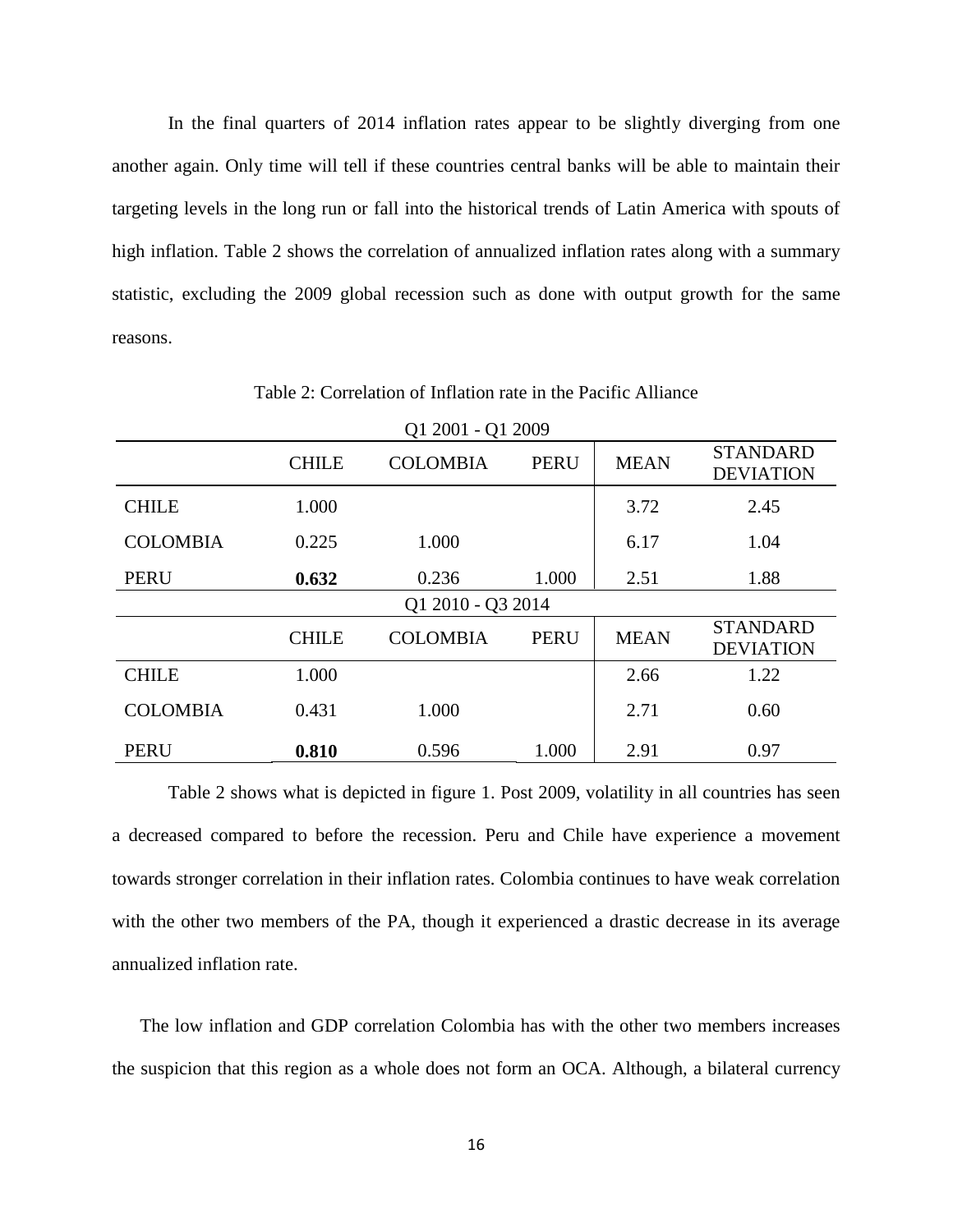union may be desired in the near future between Peru and Chile as their business and inflationary cycles appear to be converging (in the form of higher correlation) as it signifies that they are moving towards an OCA.

#### <span id="page-22-0"></span>4.2 Exchange Rate Results

#### *External Exchange Rates*

<span id="page-22-2"></span>



Tables 3 and 4 below give insights into these economies. We can make the assumption that Peru is involved more heavily in affecting the foreign exchange rate market, as volatility is relatively low compared to its peers during the period. All countries throughout the time frame have had an appreciating trend with respect to the United States (the papers substitute for external movements).

<span id="page-22-1"></span>Volatility is decreasing across the entire period-except during the great recession. From here we can assume exchange rate movements with the world are stabilizing. As they are so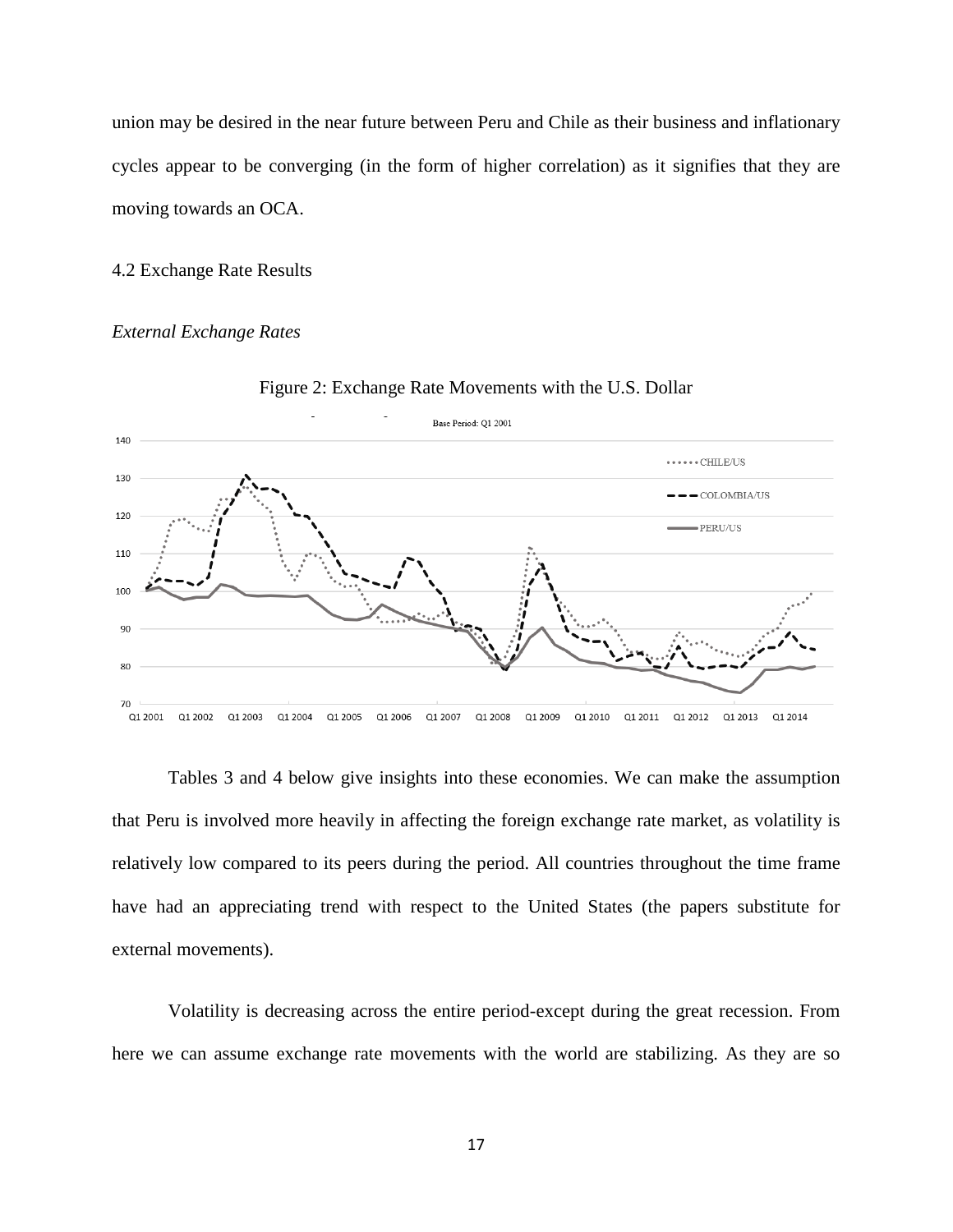highly correlated in their movements with the US dollar, it can be assumed that a single currency would be more beneficial than having three national currencies.

|                 | Q1 2001 - Q3 2014 |                 |             |  |
|-----------------|-------------------|-----------------|-------------|--|
|                 | <b>CHILE</b>      | <b>COLOMBIA</b> | <b>PERU</b> |  |
| <b>CHILE</b>    | 1.000             |                 |             |  |
| <b>COLOMBIA</b> | 0.842             | 1.000           |             |  |
| <b>PERU</b>     | 0.810             | 0.890           | 1.000       |  |

Table 3: Correlation of External Exchange Rates

<span id="page-23-0"></span>

| <b>YEARS</b> | <b>CHILE/PERU</b> |            | <b>CHILE/COLOMBIA</b> |            | <b>COLOMBIA/PERU</b> |            |
|--------------|-------------------|------------|-----------------------|------------|----------------------|------------|
|              | <b>MEAN</b>       | VOLATILITY | <b>MEAN</b>           | VOLATILITY | <b>MEAN</b>          | VOLATILITY |
| 2001-2002    | 115.9             | 7.1%       | 107.3                 | 8.5%       | 99.7                 | 1.5%       |
| 2003-2004    | 113.4             | 8.6%       | 122.2                 | 5.6%       | 97.8                 | 1.9%       |
| 2005-2006    | 95.1              | 4.3%       | 104.1                 | 2.9%       | 93.3                 | 1.7%       |
| 2007-2008    | 91.2              | 10.6%      | 89.8                  | 8.4%       | 85.9                 | 4.8%       |
| 2009-2010    | 93.3              | 7.2%       | 90.1                  | 9.6%       | 82.9                 | 4.5%       |
| 2011-2012    | 84.7              | 2.9%       | 81.1                  | 2.7%       | 76.6                 | 2.7%       |
| 2013-2014    | 92.9              | 8.3%       | 85.8                  | 85.8%      | 78.6                 | 3.9%       |

Table 4: Descriptive Statistics for External Exchange Rates

#### *Internal Exchange Rates*

<span id="page-23-1"></span>With respect to internal exchange rate movements, table 5 shows us some interesting results in regards to the movements of exchange rates within the trade bloc. Volatility for all pairs shows a downward trend, Colombia/Peru exchange rates showing the lowest level of volatility at 1.7% deviation from the mean. Another interesting observation is with the respect to the mean and volatility of 2001-02 and 2013-14. Looking at the mean and standard deviation (Table 5) it is clear that the means are statistically the same. That is, although the currencies have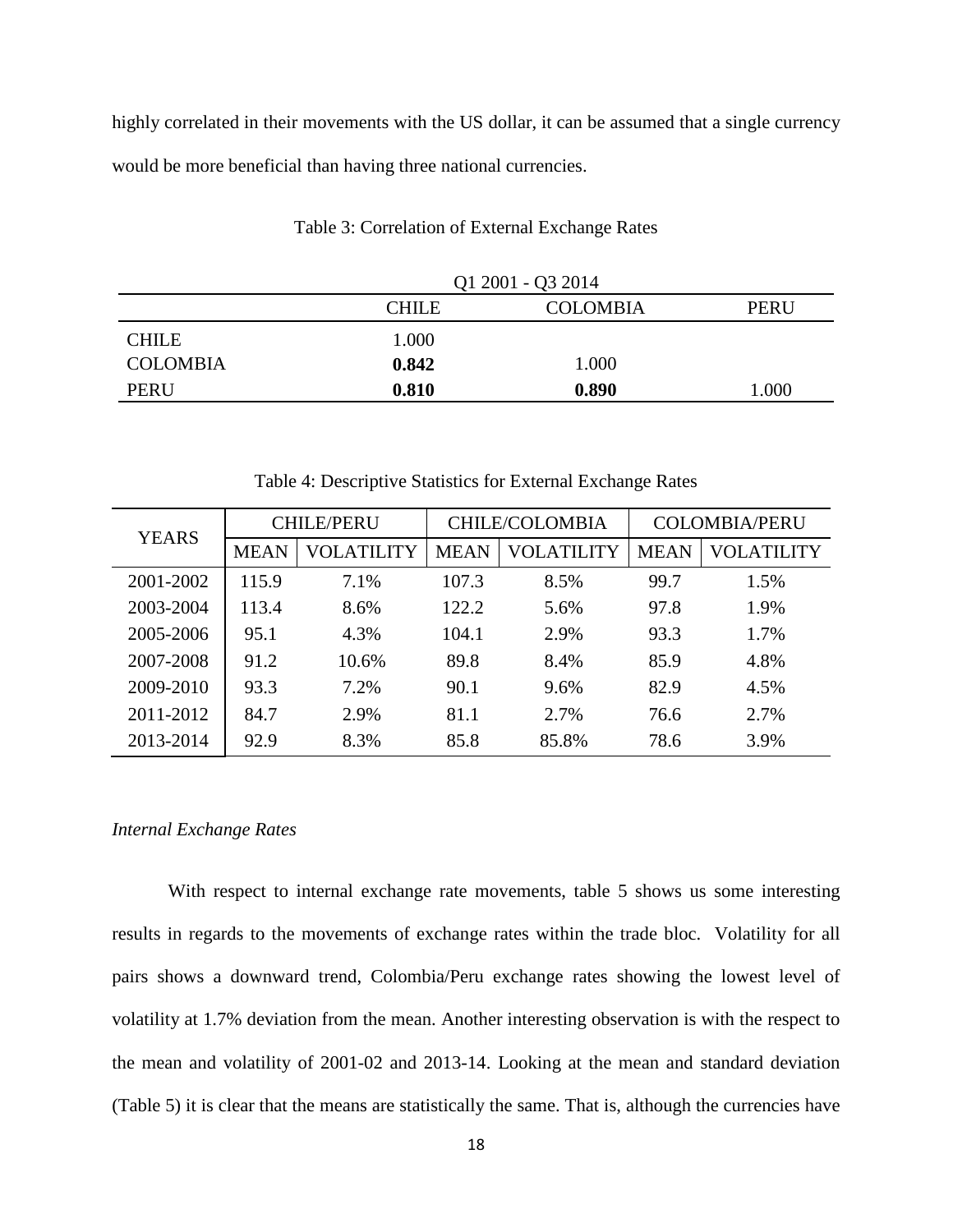appreciated and depreciated in between the time period, in the end they maintain a constant mean. Unfortunately, I cannot tell whether this is simply due to the time frame chosen for the paper or a pattern that will continue to be present over time.



Figure 3: Exchange rate Movements within the Pacific Alliance

<span id="page-24-0"></span>

| <b>YEARS</b> | <b>CHILE/PERU</b> |            | <b>CHILE/COLOMBIA</b> |            | <b>COLOMBIA/PERU</b> |            |
|--------------|-------------------|------------|-----------------------|------------|----------------------|------------|
|              | <b>MEAN</b>       | VOLATILITY | <b>MEAN</b>           | VOLATILITY | <b>MEAN</b>          | VOLATILITY |
| 2001-2002    | 87.1              | 8.0%       | 92.7                  | 6.3%       | 107.0                | 7.2%       |
| 2003-2004    | 86.9              | 7.7%       | 108.1                 | 5.6%       | 124.9                | 4.0%       |
| 2005-2006    | 98.5              | 5.2%       | 109.7                 | 4.7%       | 111.5                | 3.9%       |
| 2007-2008    | 95.0              | 7.5%       | 99.0                  | 5.0%       | 104.3                | 5.5%       |
| 2009-2010    | 89.2              | 3.3%       | 96.3                  | 3.2%       | 108.3                | 5.1%       |
| 2011-2012    | 90.7              | 4.3%       | 95.9                  | 2.8%       | 105.6                | 3.0%       |
| 2013-2014    | 85.8              | 4.7%       | 93.0                  | 5.2%       | 108.0                | 1.8%       |

Table 5: Descriptive Statistics for Internal Exchange Rates

Support for an OCA can be made with the observed data on internal exchange rate movements as the respective exchange rates appear to be fluctuating from a mean with little to no appreciation (depreciation) in the long run. It can also be assumed that, as volatility is decreasing within the region, the countries exchange rates appear to be stabilizing. As volatility has reached low levels, it may be in fact more beneficial to fix their exchange rates or form a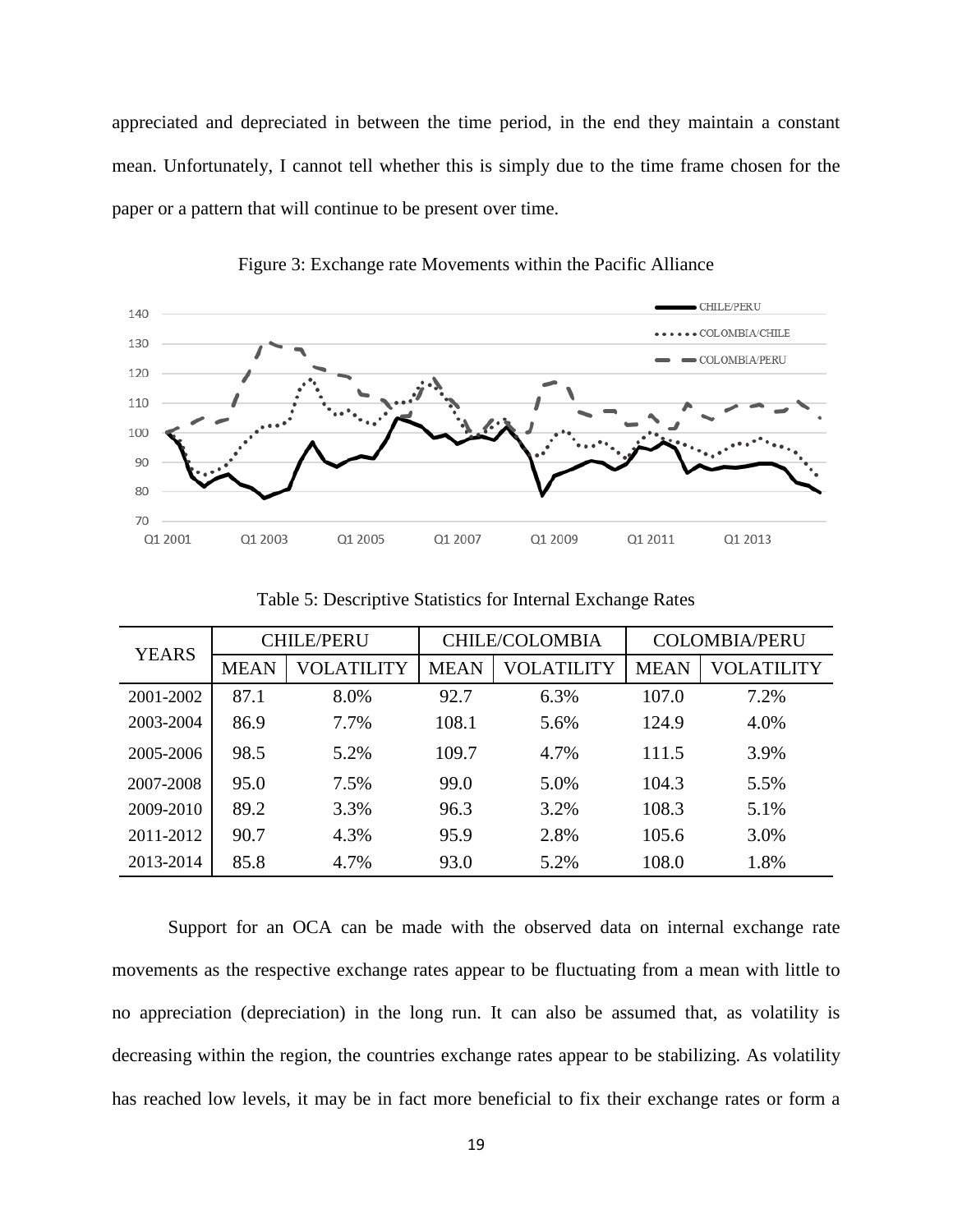currency union outright. Though, a more in-depth and broad analysis on their exchange rate movements and a much larger time period must be conducted prior to concluding that the patterns seen in this time span are representative of what is expected in the future or only an anomaly.

#### <span id="page-25-0"></span>4.3 Regression Results

 $\overline{\phantom{a}}$ 

<span id="page-25-1"></span>To be able to understand the results, it is important to reiterate that an OCA should not be having individual members deviating away from the mean of the main macroeconomic indicators to a large degree. This implies there are possibly internal and external shocks which are causing such movements. From these regressions, the main aspects to look at are the significance and the sign of the coefficients of the explanatory variables. For the lagged values of the dependent variable, a slope coefficient less than 1 signifies convergence while a value larger signifies divergence. A problem arises when the slope coefficients are negative since the dependent variable is in absolute terms. <sup>[8](#page-25-2)</sup> For this thesis, a negative value is interpreted leading to the countries converging to the mean.

<span id="page-25-2"></span><sup>&</sup>lt;sup>8</sup> An augmented Dickie-Fuller unit root test completed for the model. The test shows that the panel data does contain a unit root. This implies that the casual effects in the regression may be biased.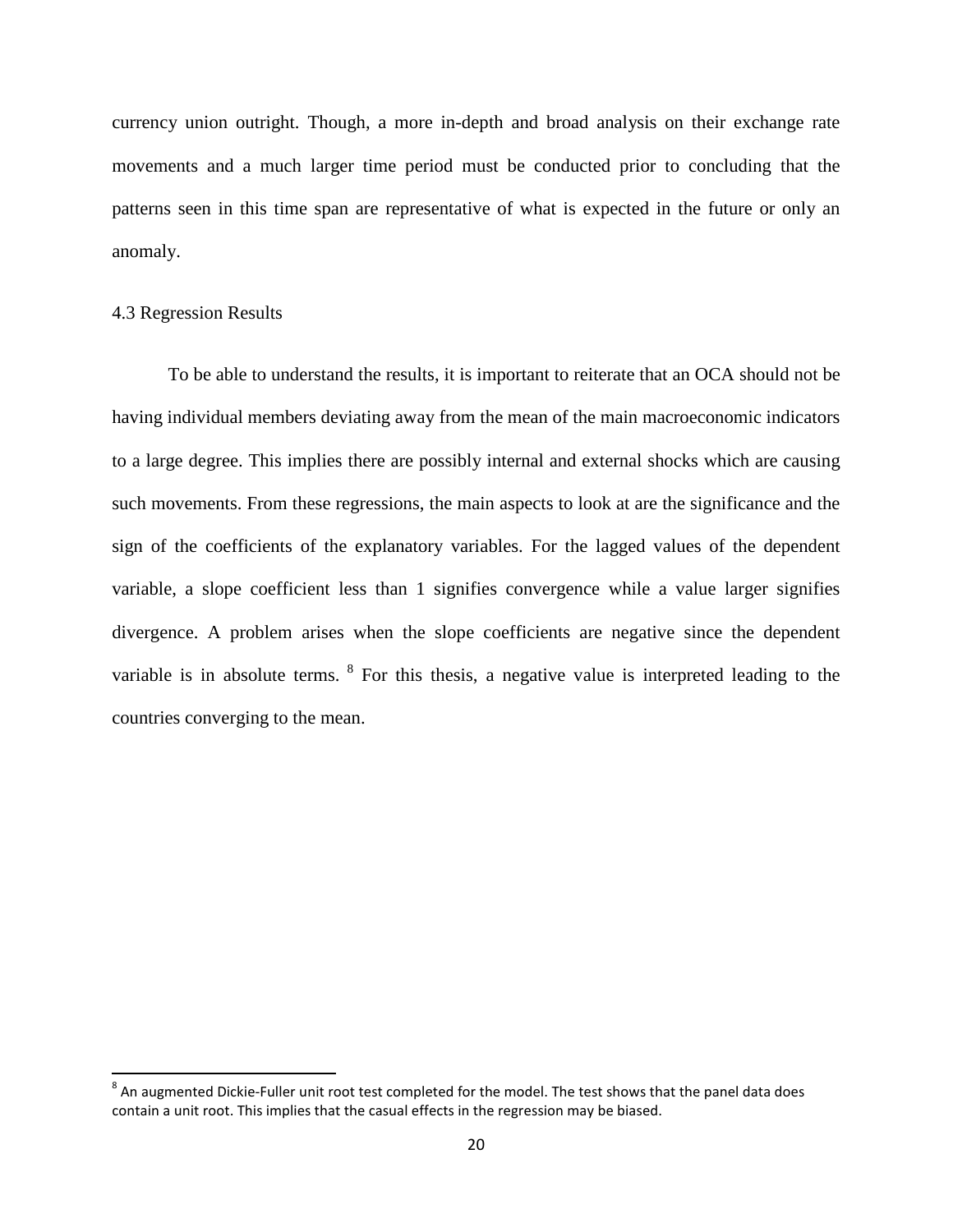|                                        |               | DEPENDENT VARIABLES |                |
|----------------------------------------|---------------|---------------------|----------------|
| <b>EXPLENATORY</b><br><b>VARIABLES</b> | <b>Y-MEAN</b> | <b>I-MEAN</b>       | <b>EX-MEAN</b> |
|                                        | 0.126         | 0.030               | $-0.354$       |
| LD.Y-MEAN                              | $(0.069)*$    | (0.056)             | (.218)         |
|                                        | 0.028         | 0.632               | $-1.228$       |
| LD.I-MEAN                              | (0.154)       | $(0.123)$ ***       | $(0.485)$ **   |
|                                        | 0.043         | 0.017               | 0.399          |
| LD.EX-MEAN                             | (0.035)       | (0.028)             | $(0.112)$ **   |
|                                        | 0.056         | 0.055               | 0.379          |
| LD.USY                                 | (.125)        | (0.101)             | (0.395)        |
|                                        | $-0.182$      | 0.062               | $-0.111$       |
| <b>LD.CHINAY</b>                       | $(0.101)$ *   | (0.082)             | (0.320)        |
|                                        | $-0.042$      | 0.006               | 0.174          |
| LD.UE                                  | (0.066)       | (0.053)             | (0.209)        |
|                                        | 0.010         | 0.005               | $-0.026$       |
| LD.FXR                                 | (0.006)       | (0.005)             | (0.019)        |
|                                        | 0.595         | 0.163               | $-2.206$       |
| LD.ENERGY                              | (0.559)       | (0.449)             | (1.761)        |
|                                        | 0.278         | $-0.019$            | $-0.750$       |
| LD.USSPREAD                            | (0.172)       | (0.138)             | (.543)         |
|                                        | $-0.432$      | $-0.163$            | 1.572          |
| <b>LD.PASPREAD</b>                     | $(0.224)*$    | (0.180)             | $(.707)$ **    |
|                                        | 0.169         | $-0.311$            | 2.631          |
| PERU-D                                 | (0.173)       | $(0.139)$ **        | $(.546)$ **    |
|                                        | 0.141         | $-0.511$            | 0.575          |
| CHILE-D                                | (0.173)       | $(0.139)$ ***       | (.544)         |
| 2002                                   | 0.648         | $-0.299$            | 1.089          |
|                                        | (0.495)       | (0.398)             | (1.562)        |
| 2003                                   | 0.46          | $-0.508$            | 4.822          |
|                                        | (0.483)       | (0.388)             | $(1.523)$ ***  |
| 2004                                   | 0.16          | $-0.751$            | 0.802          |
|                                        | (0.484)       | $(0.389)*$          | (1.526)        |
| 2005                                   | 0.417         | $-1.165$            | $-2.603$       |
|                                        | (0.485)       | $(0.390)$ ***       | $(1.529)^*$    |
| 2006                                   | 0.752         | $-1.581$            | $-1.786$       |
|                                        | (0.485)       | $(0.390)$ ***       | (1.527)        |
| 2007                                   | 1.007         | $-1.09$             | $-4.075$       |
|                                        | $(0.503)$ **  | $(0.405)$ ***       | $(1.587)$ **   |
| 2008                                   | 1.247         | $-1.466$            | $-1.697$       |
|                                        | $(0.511)$ **  | $(0.411)$ ***       | (1.610)        |

### Table 6: Regression Results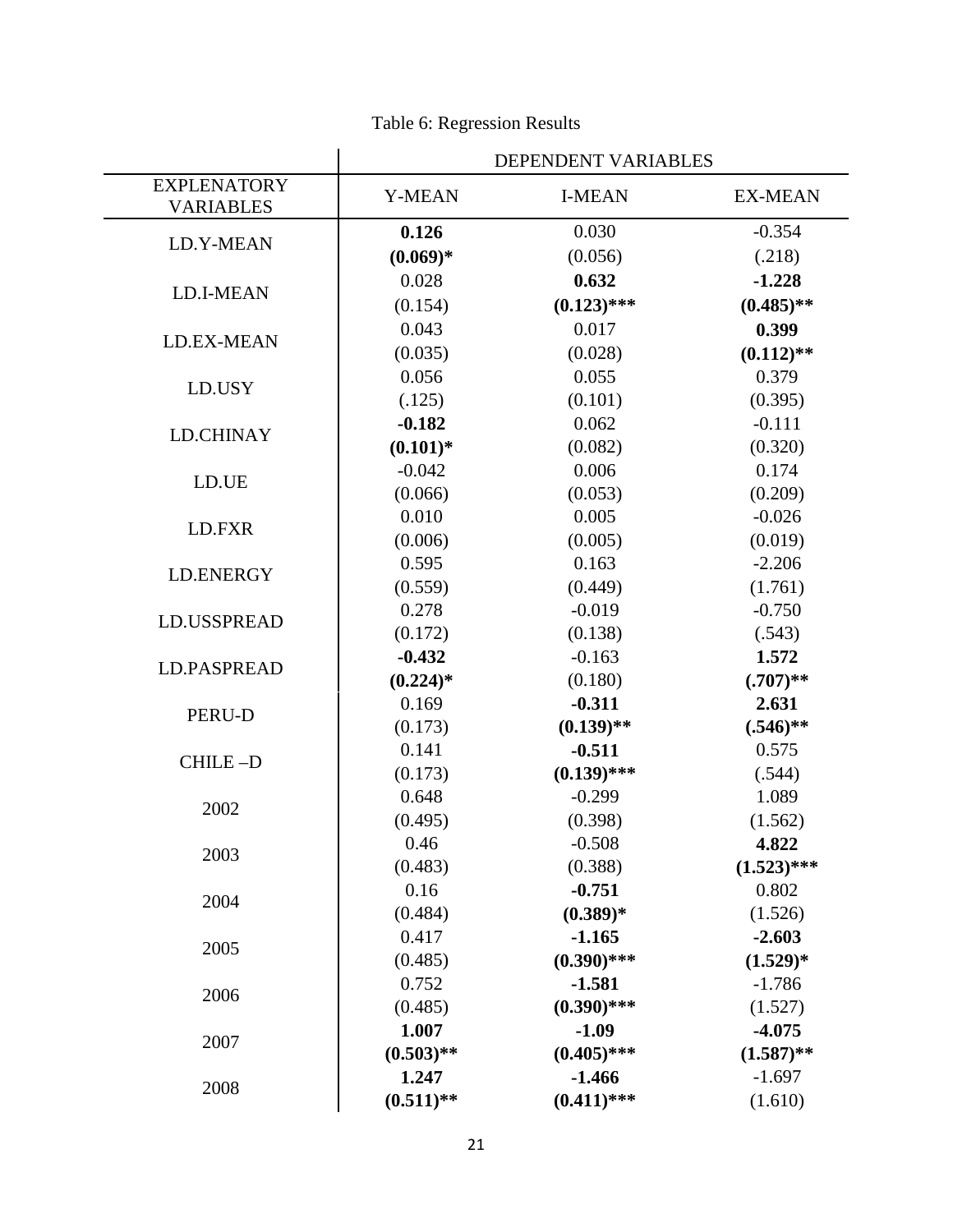|                      | 1.107                | $-1.14$       | $-2.892$              |
|----------------------|----------------------|---------------|-----------------------|
| 2009                 | $(0.527)$ **         | $(0.423)$ *** | (1.660)               |
|                      | 0.79                 | $-2.02$       | $-3.892$              |
| 2010                 | (0.562)              | $(0.452)$ *** | $(1.771)$ **          |
|                      | 0.078                | $-2.359$      | $-3.056$              |
| 2011                 | (0.488)              | $(0.393)$ *** | $(1.539)**$           |
|                      | 0.118                | $-2.282$      | $-3.276$              |
| 2012                 | (.495)               | $(0.398)$ *** | $(1.559)**$           |
|                      | 0.281                | $-2.177$      | $-2.923$              |
| 2013                 | (0.475)              | $(0.382)$ *** | $(1.498)*$            |
|                      | 0.557                | $-2.006$      | $-0.485$              |
| 2014                 | (0.495)              | $(0.398)$ *** | (1.559)               |
|                      | 0.465                | 2.776         | 5.762                 |
| <b>CONSTANT</b>      | (0.412)              | $(0.332)$ *** | $(1.300)$ ***         |
| N                    | 158                  | 158           | 158                   |
| Adj. $R^2$           | .1997                | .5503         | .5496                 |
| * Significant at 10% | ** Significant at 5% |               | *** Significant at 1% |

(standard errors in parentheses)

#### *Regression 1: Deviations of country's output from the mean of the PA.*

From the results, a 1 percent change in the previous quarter's deviation away from the PA average growth rate will only lead to the country's growth rate to be .126% away from the mean in the current time period at a 10% statistically significant rate. This is what you would expect from a a region that constitutes a OCA as any country that begins to diverge from the rest of the region will ultimately converge back to the average and this is exactly what is happening. An interesting result that is difficult to explain is that a positive change in China's annualized growth rates in the previous quarter leads to a convergence in output at a 10% significant level. This is fascinating as it also means a decrease in China's growth rates will cause the countries to deviate from the mean of the region. What this implies is that, as China's economy begins to slow down, the consumption of each country's natural recourses is affected at different enough rates to cause their economies to deviate. The fact that it is significant and that China is expected to continue to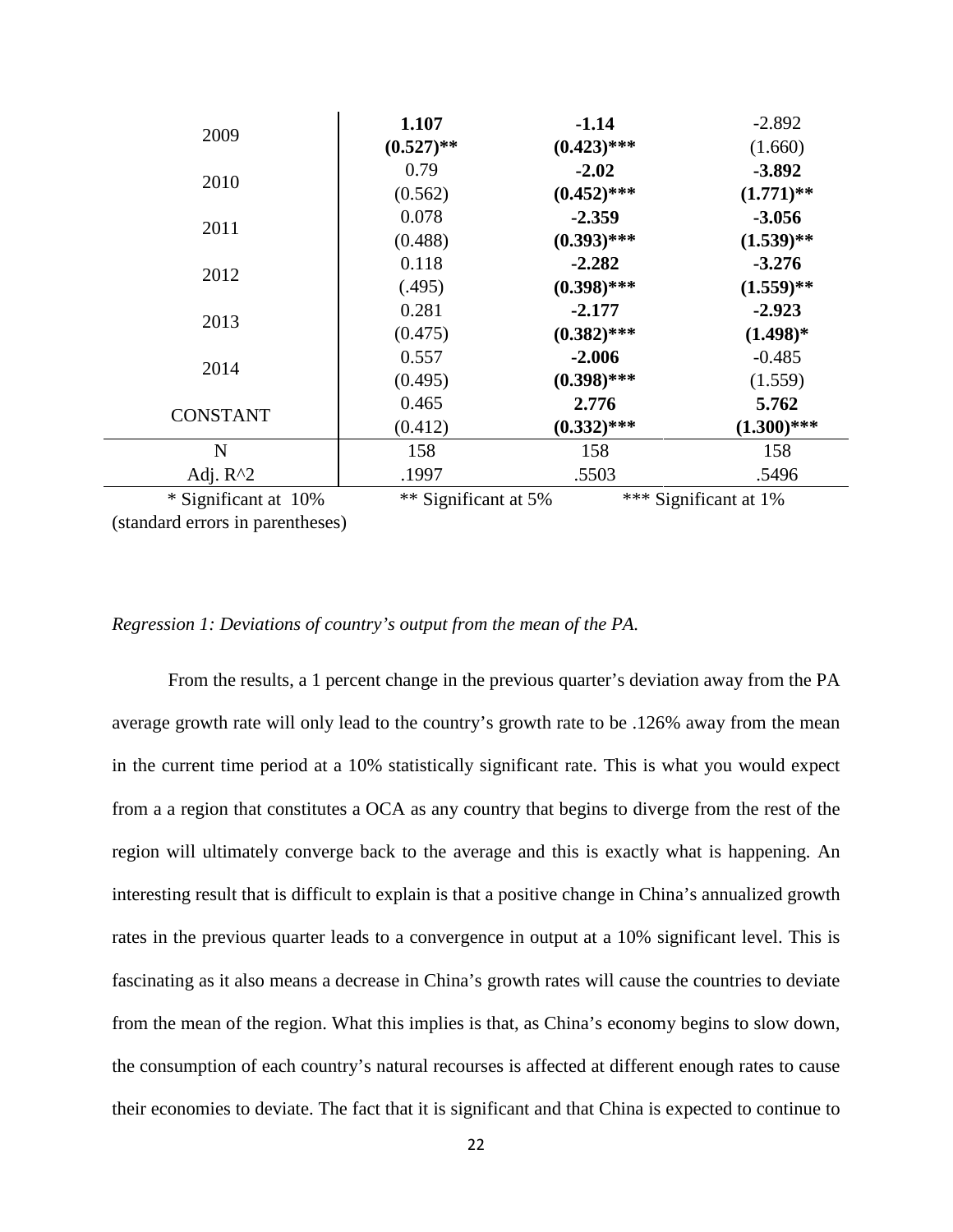have a decelerating growth rates for the foreseeable future is something that should continue to be observed. Another variable that was statistically significant was the interest rate spread between a country and the average of the PA. As the spread increases in previous quarter, output growth of that country is expected to converge to the regional average. A possible cause of this result is the central bank raising interest rates to slow down an overheated economy. Though, as the dependent variables are in absolute values, this direction cannot be confirmed. The time period coinciding with the global recession of 2008-2009 had a significant impact with countries experiencing a deviation of 1% to 1.2% in GDP growth rates away from the mean. Although external shocks coming from the United States or energy prices did not cause a statistically significant deviation, it appears that external shocks in the global scale will affect these countries in a manner that does not constitute them been part of an OCA.

#### *Regression 2: Deviations of the country's inflation from the mean of the PA.*

Time was the most significant variable in this regression. Every year after 2003 was statistically significant and negative. This shows that as time passes, all countries are converging to the mean of the pacific alliance. This was seen in graph 1 and explained previously as we noticed the three countries inflation rates converging with one another in the previous years since the great recession. Peru and Chile dummy variable was statistically significant and negative. This informs as that both countries inflation rate are closer to the average than that of Colombia's inflation rate. With respect to the effect of lagged changes in inflation rates, as a country's previous period's inflation deviates by 1% away from the PA average rate of inflation, we see that inflation will only be diverging in the current time period by 0.632 percent. For clarification, this signifies that a deviation of inflation in previous periods will lead naturally converge back to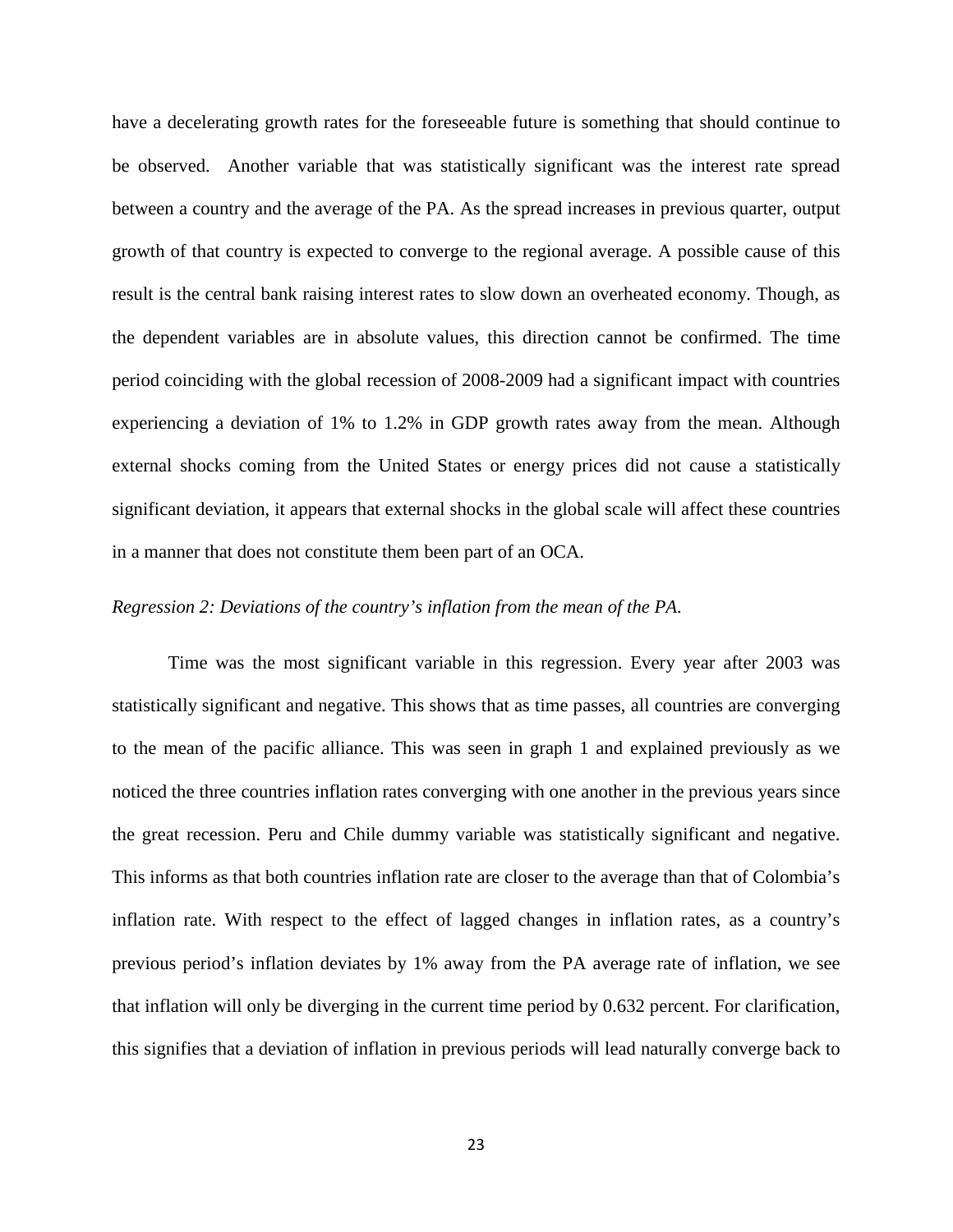the average of the region, although at a slower pace than what was observed with deviations of output.

#### *Regression 3: Deviations of the country's external exchange rates from the mean of the PA.*

To begin, one can see that lagged deviations of a countries exchange rate away from the mean of the time period will see their exchange rates converging back at a significant level. . The lagged difference of inflation rates also had a negatively significant effect on exchange rate deviations. This result appears to be contradictory to economic theory as one should expect deviations of inflation from a group to cause exchange rates to deviate in the same direction. The spread of a country's interest rates and the average of the PA interest rates have a significant and positive effect on exchange rates deviation. This is expected as, for example, an increase in the spread of interest rates with respect to the PA will lead to an influx of capital into the country and cause an appreciation (deviation from the mean of the region). Since all three countries are of similar risk levels to investors since they are all developing countries, such change of interest rate spread will lead to investors moving from one country to another. While on the other hand, the interest rate spread with respect to U.S. Federal Reserve rate does not cause a deviation from the mean as the countries are treated similarly from a risk standpoint compared to the developed U.S. economy. Time was a factor that was statistically leading the countries to converge in respect to external exchange rates.

U.S. GDP growth and had little effect on the deviation of all three regressions. This shows that all countries are affected in similar ways by shocks from the United States. Surprisingly, energy prices did not statistically effect the deviation of the countries of any of the three main macroeconomic indicators. This is a positive sign showing that the economies of the three PA countries are affected in similar ways by external shocks to their main commodity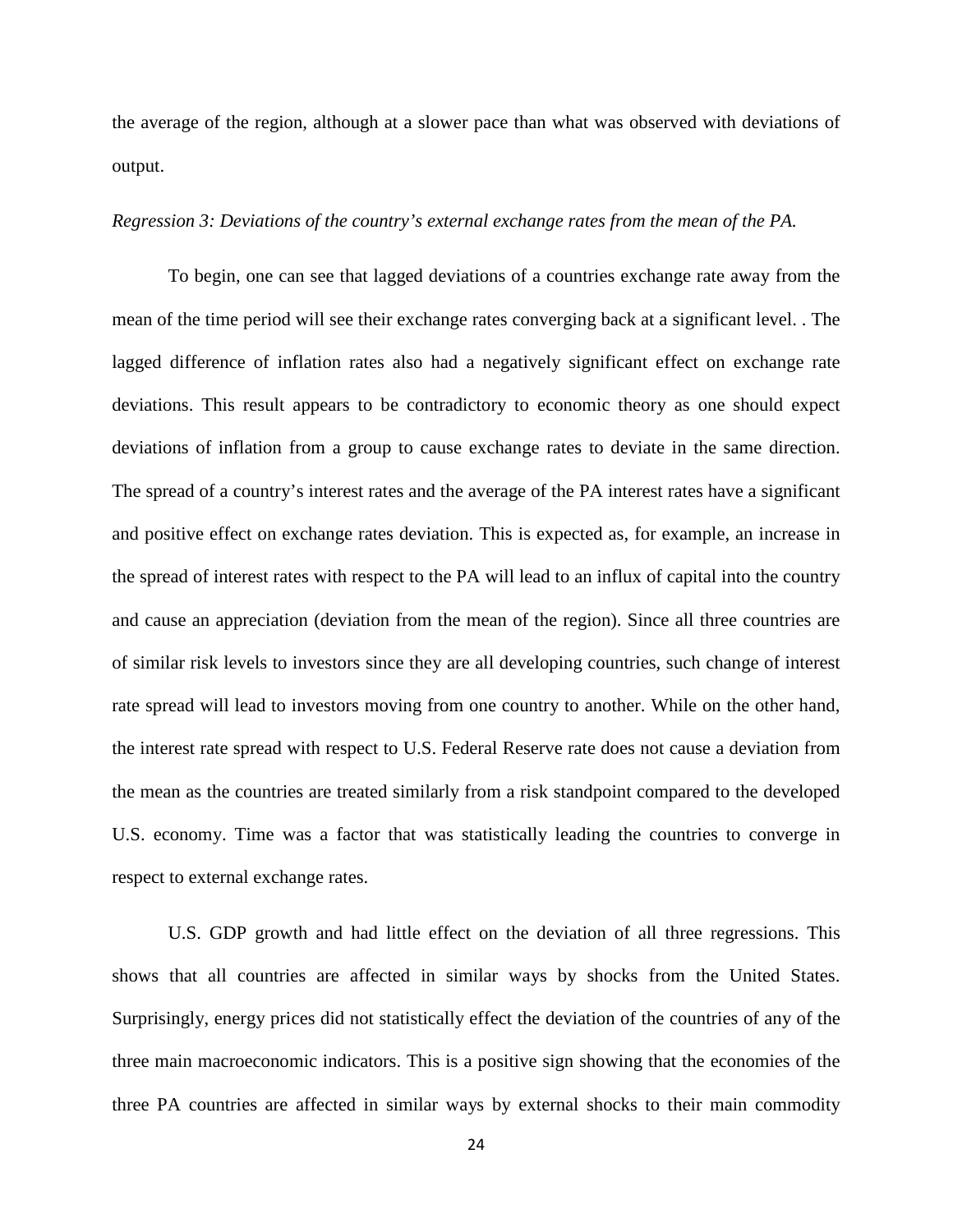industries. Another surprising result from the observatory variables was that no statistical significant deviations where caused by Unemployment levels or Foreign exchange rate reserves. This is a positive sign that these countries may form an OCA as current shocks to their Unemployment or balance of payments will not cause the country to deviate from the region.

Another regression was done eliminating the absolute values from the model. As such, regressions on the three same macroeconomic variables were done regressed on the lag of those variables and all else the same. The results were slightly different than those of the regression of the thesis with all but the lagged values of the dependent variable been statistically significant. The lagged values of the dependent variable for all three regressions had a slope coefficient between -1 and 1 which signifies as the current model that any divergence will result the values converging slightly in present time.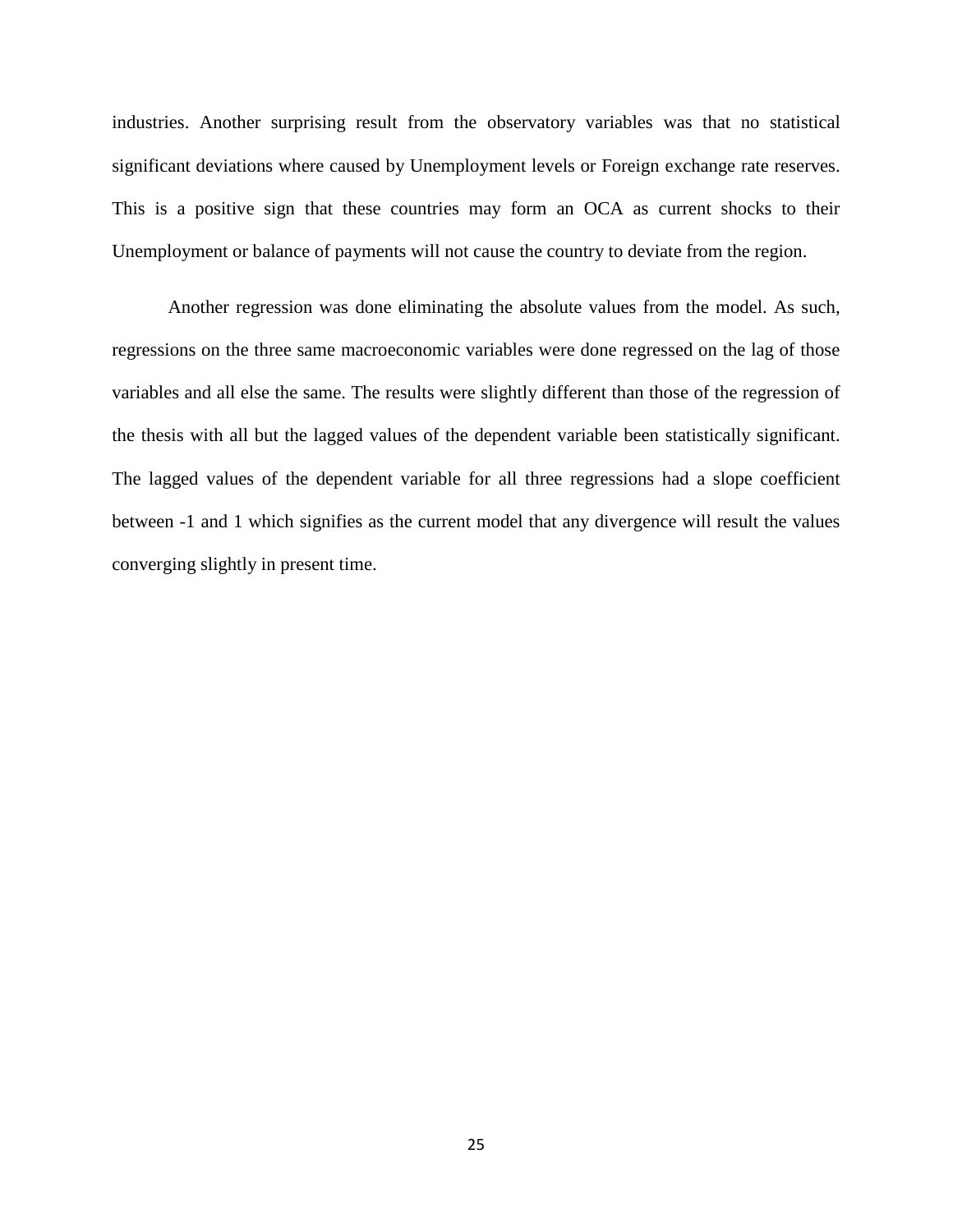#### **5 CONCLUSION**

<span id="page-31-0"></span>Evidence from this paper suggests that the South American members of the PA do not form an OCA. Although from the LSDV regression we see that various shocks do not cause significant deviations from the three main economic indicators, the countries do not satisfy enough criteria to form the conclusion that they form an OCA. We see little trade diversification and minimal intra-regional trade, which is used to protect and spread out any asymmetric shocks that an OCA may still have. Although great strides have come in integrating their financial markets, further efforts are needed to strengthen what will constitute still weak financial and capital markets. Minimal levels of internal factor mobility, especially in terms of labor mobility across the entire region, needs to be addressed prior to being recognized as an OCA. So far, the countries seem to be using their own national currencies as an effective monetary policy as should remain with their respective currencies for the foreseeable future. Although the data suggest that the PA as a whole is not an OCA, in the long term, if the countries of Peru and Chile continue on their current path, a bilateral currency union may be beneficial, though more indepth analysis of their economies will be needed for such a statement to be confirmed. If the PA continues its path of further integrating their economies at the rate they are, an OCA may very well be likely. Although for now, the countries should maintain their independent flexible exchange rate regimes.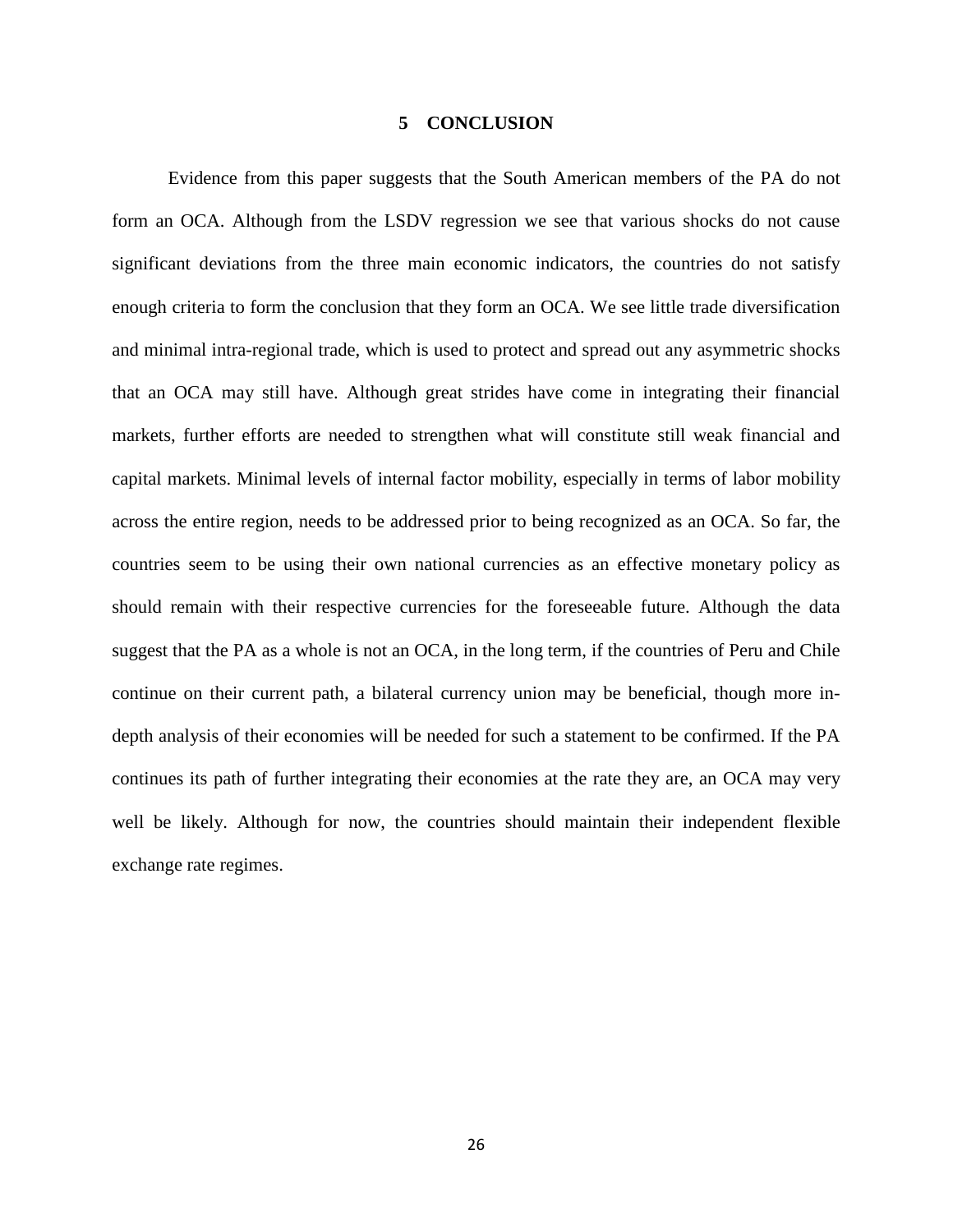#### **6 REFERENCES**

- <span id="page-32-0"></span>Allegret, J.P. and Sand-Zantman, A. (2009). "Does a Monetary Union protect again foreign shocks? An assessment of Latin American integration" *Journal of Policy Modeling*, Vol. 31, pp. 102-118.
- Bayoumi, T. and Eichengreen, B. (1994). "One money or many? Analyzing the Prospects for Monetary Unification in Various Parts of the World*." Princeton Studies in International Finance*, 76.
- Eichler, S. and Karmann, A. (2011). "Optimum Currency Areas in Emerging Market Regions: Evidence Based on the Symmetry of Economic Shocks." *Open Economies Review*, 22, pp. 935-954.
- Fritz, B. and Muhlich, L. (2006) "Regional Monetary Integration Among Developing Countries: New Opportunities for Macroeconomic Stability Beyond the Theory of Optimum Currency Areas?" *GIGA Working Papers, No. 38.*
- Kenen, Peter B. (1969). "The Theory of Optimal Currency Areas: An Eclectic View." In Mundell and Swoboda, eds., *Monetary Problems in the International Economy,* Chicago: University of chicago Press.
- Maes, I. (1992). "Optimum Currency Area Theory and European Monetary Integration" *Tijdschrift voor Economie en Management*, Vol. 37, No. 2, pp. 137-152.
- Mankiw, N. Gregory. Principles of Macroeconomics. 8th Edition, New York: WorthPublishers, 2013. Print.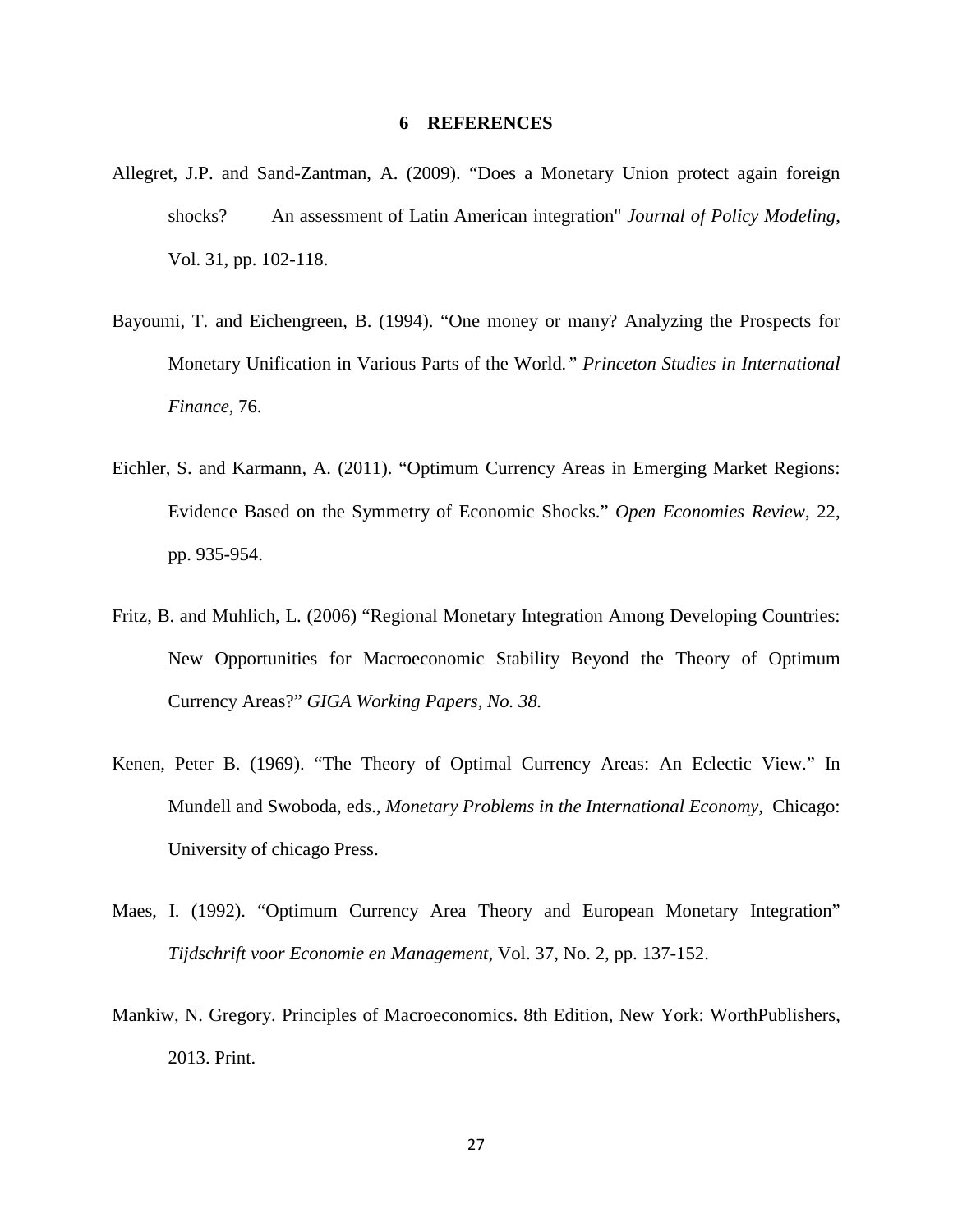- McKinnon, Ronald I. (1963). "Optimal Currency Area." *American Economic Review,* 53, September, pp. 717-724.
- McKinnon, Ronald I. (2000). "Mundell, the Euro, and Optimum Currency Areas", *Working Paper*, No. 00009, Stanford University Department of Economics, Palo Alto, CA.
- McKinnon, Ronald I. (2004). "Optimum Currency Areas and Key Currencies: Mundell I versus Mundell II," *Journal of Common Market Studies,* 83, pp. 151-159.
- Mongelli, Francesco P. (2002). "'New views on the optimum currency area theory: What is EMU telling us? (2002).
- Mongelli, F. P. (2008). "European Economic and Monetary Integration and the Optimum Currency Area Theory." *Economic Papers 302.* European Commission. February.
- Mundell, Robert A. (1961). "A Theory of Optimum Currency Areas." *American Economic Review,* 51, September, pp. 657-664.
- Mundell, Robert A. (1973). "Uncommon Arguments for Common Currencies." In Johnson, H.G. and Swoboda, A.K. (eds). *The Economics of Common Currencies: Proceedings of the Madrid Conference on Optimum Currency Areas*, George Allen & Unwin, London, pp. 114-132.
- Nolte, Detlef, and Leslie Wehner (2013). "The Pacific Alliance Casts Its Cloud over Latin America." *GIGAFocus. (Consultado el 2 de noviembre de 2013)*.
- Rose, A and Engel, C. (2000). "Currency Unions and International Integration." *National Bureau of Economic Research Working Paper No. 7872*, September